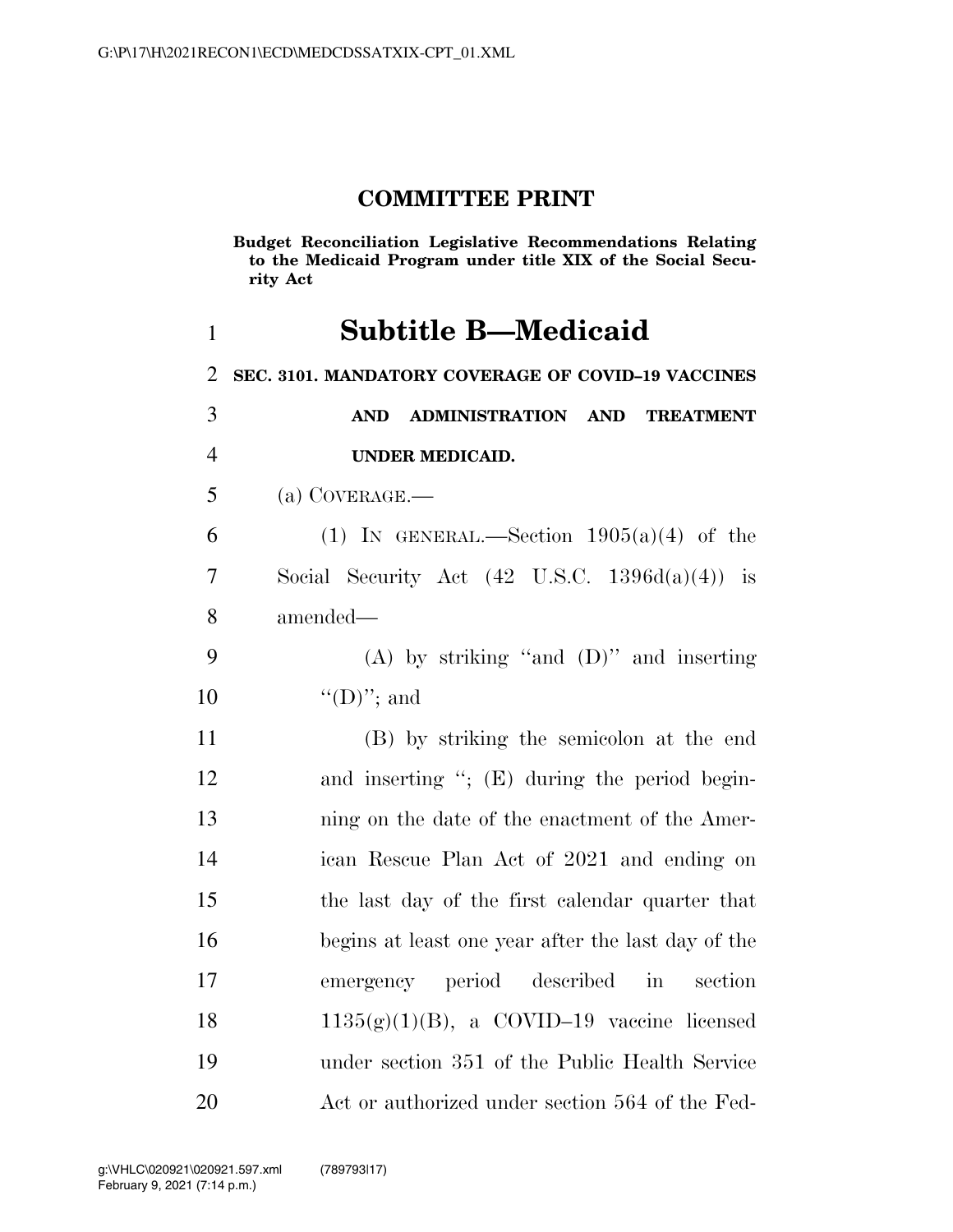$\mathfrak{D}$ 

 eral Food, Drug, and Cosmetic Act, and admin- istration of the vaccine; and (F) during the pe- riod beginning on the date of the enactment of the American Rescue Plan Act of 2021 and ending on the last day of the first calendar quarter that begins at least one year after the last day of the emergency period described in 8 section  $1135(g)(1)(B)$ , drugs, biological, prod- ucts or services for the treatment, or preven- tion, of COVID–19, including drugs approved or authorized under section 505 of the Federal Food, Drug, and Cosmetic Act, biological prod- ucts licensed under section 351 of the Public Health Service Act, or drugs or biological prod- ucts authorized under section 564 of the Fed- eral Food, Drug, and Cosmetic Act, for such use (and the administration of such drug or bi- ological product), or, without regard to the re-19 quirements of section  $1902(a)(10)(B)$  (relating to comparability), in the case of an individual who is diagnosed with or presumed to have COVID–19, during the period such individual has (or is presumed to have) COVID–19, the treatment of a condition that may seriously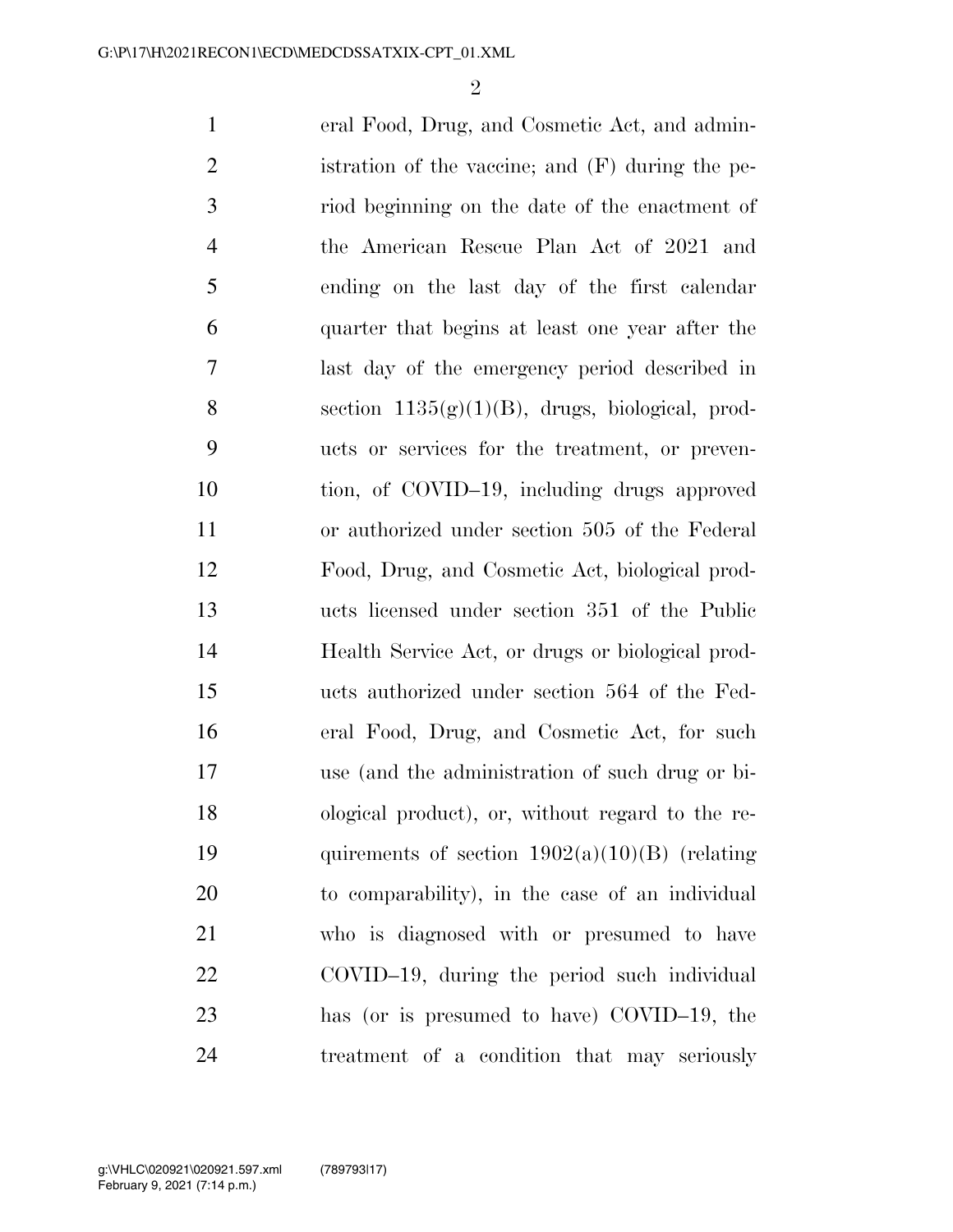| $\mathbf{1}$   | complicate the treatment of COVID-19, as de-         |
|----------------|------------------------------------------------------|
| $\overline{2}$ | termined by the Secretary;".                         |
| 3              | (2) MAKING COVID-19 VACCINE AVAILABLE TO             |
| $\overline{4}$ | ADDITIONAL ELIGIBILITY GROUPS AND TREATMENT          |
| 5              | CERTAIN UNINSURED.—Section<br><b>AVAILABLE</b><br>TO |
| 6              | $1902(a)(10)$ of such Act (42 U.S.C. 1396a(a)(10))   |
| 7              | is amended in the matter following subparagraph      |
| 8              | $(G)$ —                                              |
| 9              | (A) by striking "and to other conditions             |
| 10             | which may complicate pregnancy, (VIII)" and          |
| 11             | inserting ", medical assistance for services re-     |
| 12             | lated to other conditions which may complicate       |
| 13             | pregnancy, and medical assistance for vaccines       |
| 14             | described in section $1905(a)(4)(E)$ and the ad-     |
| 15             | ministration of such vaccines during the period      |
| 16             | described in such section, (VIII)";                  |
| 17             | (B) by inserting "and medical assistance             |
| 18             | for vaccines described in section $1905(a)(4)(E)$    |
| 19             | and the administration of such vaccines during       |
| 20             | the period described in such section" after "(de-    |
| 21             | scribed in subsection $(z)(2)$ ";                    |
| 22             | $(C)$ by striking "cancer $(XV)$ " and insert-       |
| 23             | ing "cancer, $(XV)$ ";                               |
| 24             | (D) by inserting "and medical assistance             |
| 25             | for vaccines described in section $1905(a)(4)(E)$    |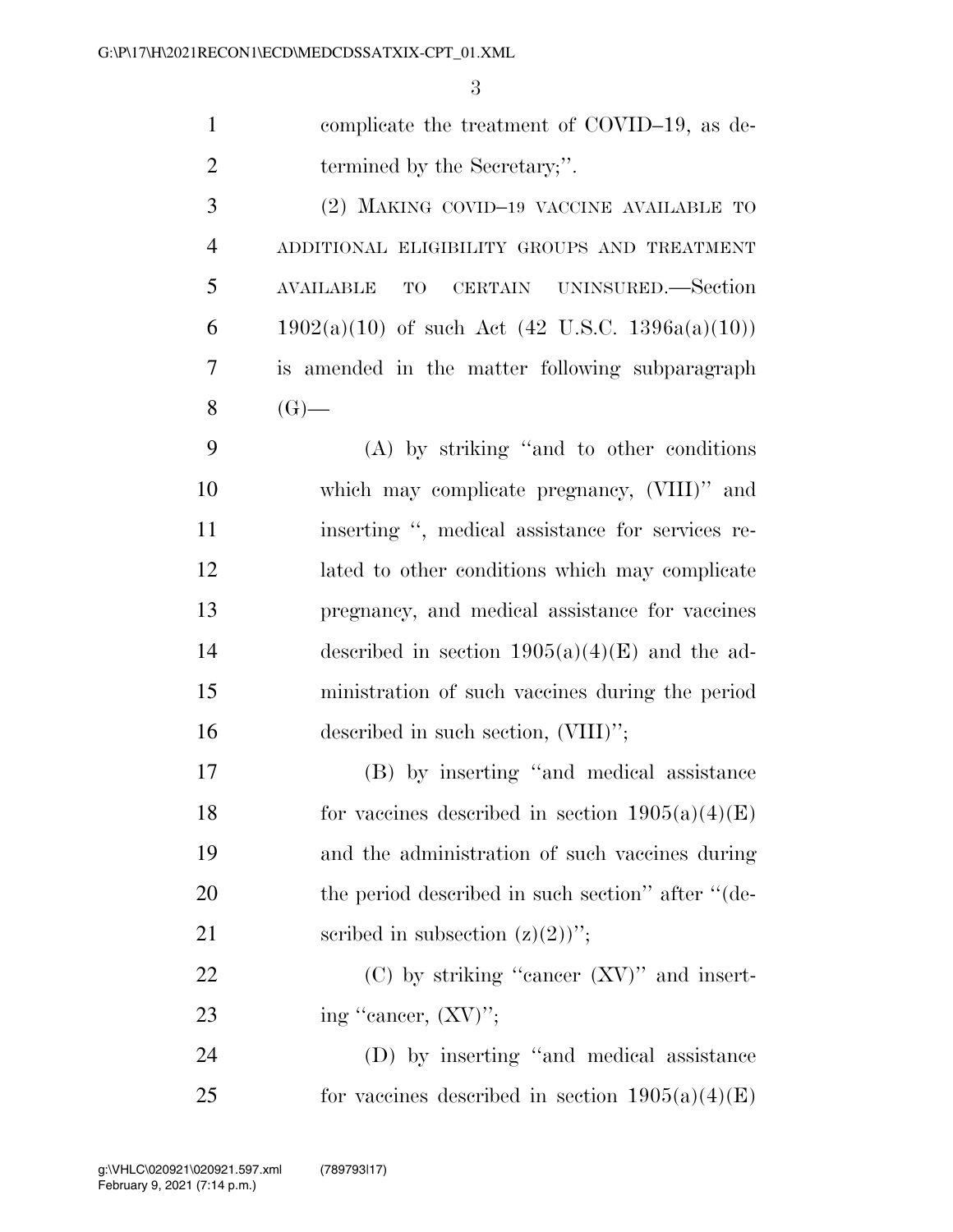| $\mathbf{1}$   | and the administration of such vaccines during    |
|----------------|---------------------------------------------------|
| $\overline{2}$ | the period described in such section" after "de-  |
| 3              | scribed in subsection $(k)(1)$ ";                 |
| $\overline{4}$ | (E) by inserting "and medical assistance          |
| 5              | for vaccines described in section $1905(a)(4)(E)$ |
| 6              | and the administration of such vaccines during    |
| 7              | the period described in such section" after       |
| 8              | "family planning setting";                        |
| 9              | $(F)$ by striking "and $(XVIII)$ " and insert-    |
| 10             | ing "(XVIII)";                                    |
| 11             | (G) by striking "and any visit described in       |
| 12             | section $1916(a)(2)(G)$ that is furnished during  |
| 13             | any such portion" and inserting ", any service    |
| 14             | described in section $1916(a)(2)(G)$ that is fur- |
| 15             | nished during any such portion, any vaccine de-   |
| 16             | scribed in section $1905(a)(4)(E)$ (and the ad-   |
| 17             | ministration of such vaccine) that is furnished   |
| 18             | during any such portion, and any drug, biologi-   |
| 19             | cal product, or service that is furnished during  |
| 20             | any such portion for the treatment, or preven-    |
| 21             | tion, of COVID-19, including drugs approved       |
| 22             | or authorized under section 505 of the Federal    |
| 23             | Food, Drug, and Cosmetic Act, biological prod-    |
| 24             | ucts licensed under section 351 of the Public     |
| 25             | Health Service Act, or drugs or biological prod-  |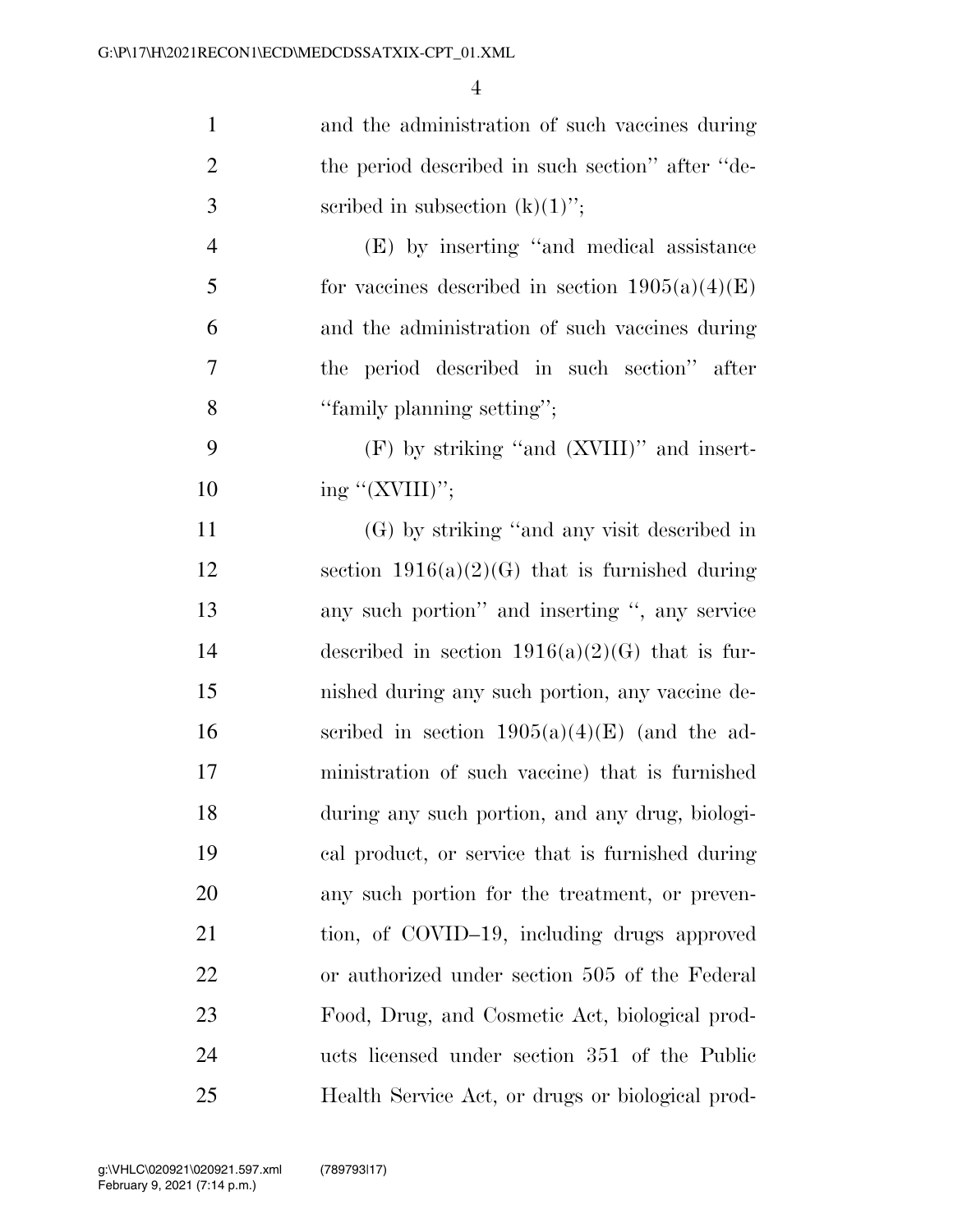| $\mathbf{1}$   | ucts authorized under section 564 of the Fed-   |
|----------------|-------------------------------------------------|
| 2              | eral Food, Drug, and Cosmetic Act, for such     |
| 3              | use (and the administration of such drug or bi- |
| $\overline{4}$ | ological product), or, in the case of an indi-  |
| $\mathfrak{S}$ | vidual who is diagnosed with or presumed to     |
| 6              | have COVID-19, during the period such indi-     |
| 7              | vidual has (or is presumed to have) COVID-19,   |
| 8              | the treatment of a condition that may seriously |
| 9              | complicate the treatment of COVID-19, as de-    |
| 10             | termined by the Secretary"; and                 |
|                |                                                 |

 (H) by striking the semicolon at the end and inserting '', and (XIX) medical assistance shall be made available during the period de-14 scribed in section  $1905(a)(4)(E)$  for vaccines described in such section and the administra-16 tion of such vaccines, for any individual who is eligible for and receiving medical assistance under the State plan or under a waiver of such plan (other than an individual who is eligible for medical assistance consisting only of pay- ment of premiums pursuant to subparagraph (E) or (F) or section 1933), notwithstanding any provision of law limiting such individual's eligibility for medical assistance under such plan or waiver to coverage for a limited type of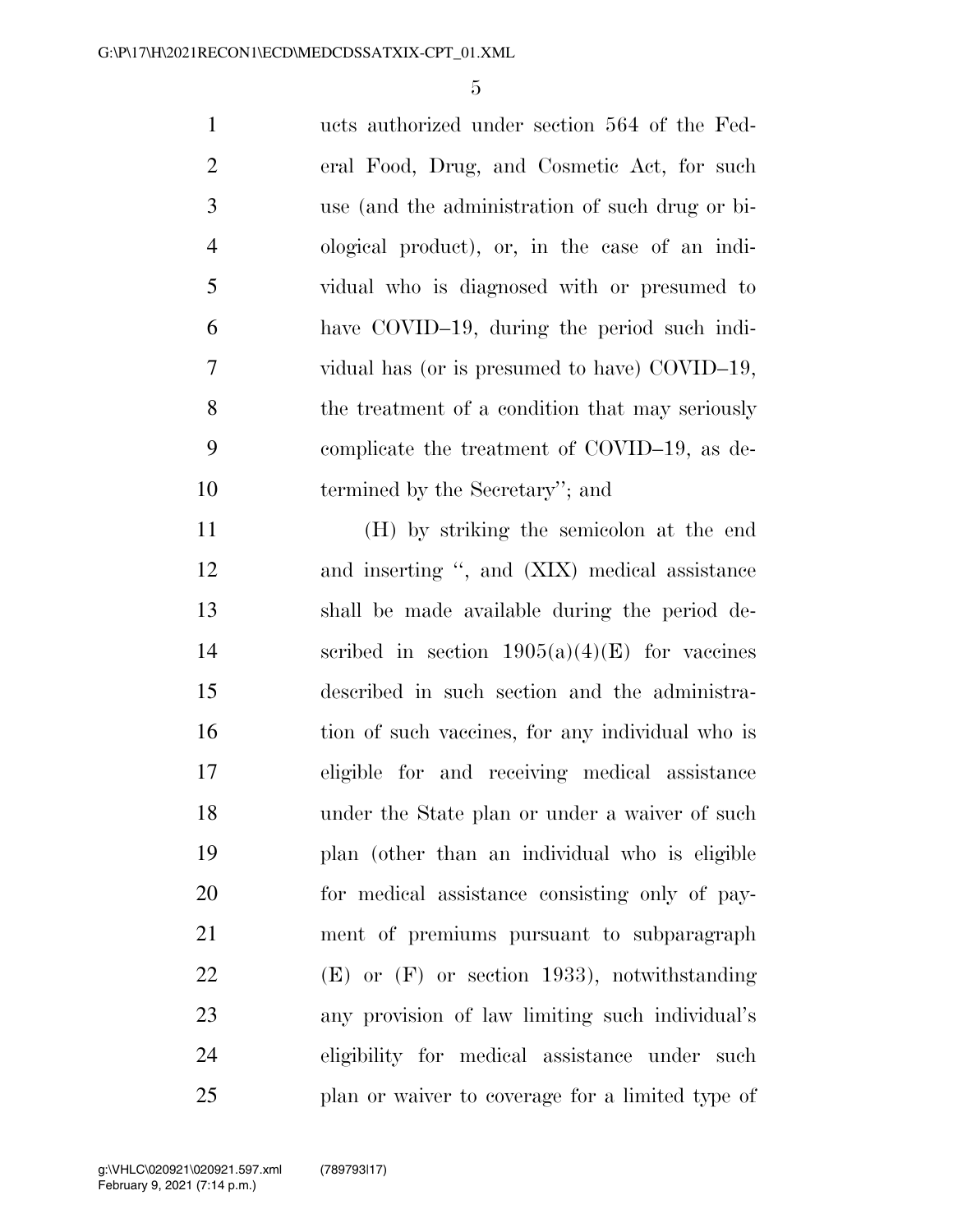| $\mathbf{1}$   | benefits and services that would not otherwise    |
|----------------|---------------------------------------------------|
| $\overline{2}$ | include coverage of a COVID-19 vaccine and        |
| 3              | its administration;".                             |
| $\overline{4}$ | (3) PROHIBITION OF COST SHARING.                  |
| 5              | (A) IN GENERAL.—Subsections $(a)(2)$ and          |
| 6              | $(b)(2)$ of section 1916 of the Social Security   |
| $\tau$         | Act (42 U.S.C. 13960) are each amended—           |
| 8              | (i) in subparagraph $(F)$ , by striking           |
| 9              | "or" at the end;                                  |
| 10             | (ii) in subparagraph $(G)$ , by striking          |
| 11             | "; and"; and                                      |
| 12             | (iii) by adding at the end the fol-               |
| 13             | lowing subparagraphs:                             |
| 14             | $\lq\lq (H)$ during the period beginning on the   |
| 15             | date of the enactment of this subparagraph and    |
| 16             | ending on the last day of the first calendar      |
| 17             | quarter that begins at least one year after the   |
| 18             | last day of the emergency period described in     |
| 19             | section $1135(g)(1)(B)$ , a COVID-19 vaccine li-  |
| 20             | censed under section 351 of the Public Health     |
| 21             | Service Act or authorized under section 564 of    |
| 22             | the Federal Food, Drug, and Cosmetic Act, and     |
| 23             | the administration of such vaccine (for any in-   |
| 24             | dividual eligible for medical assistance for such |
| 25             | vaccine (and administration)); or                 |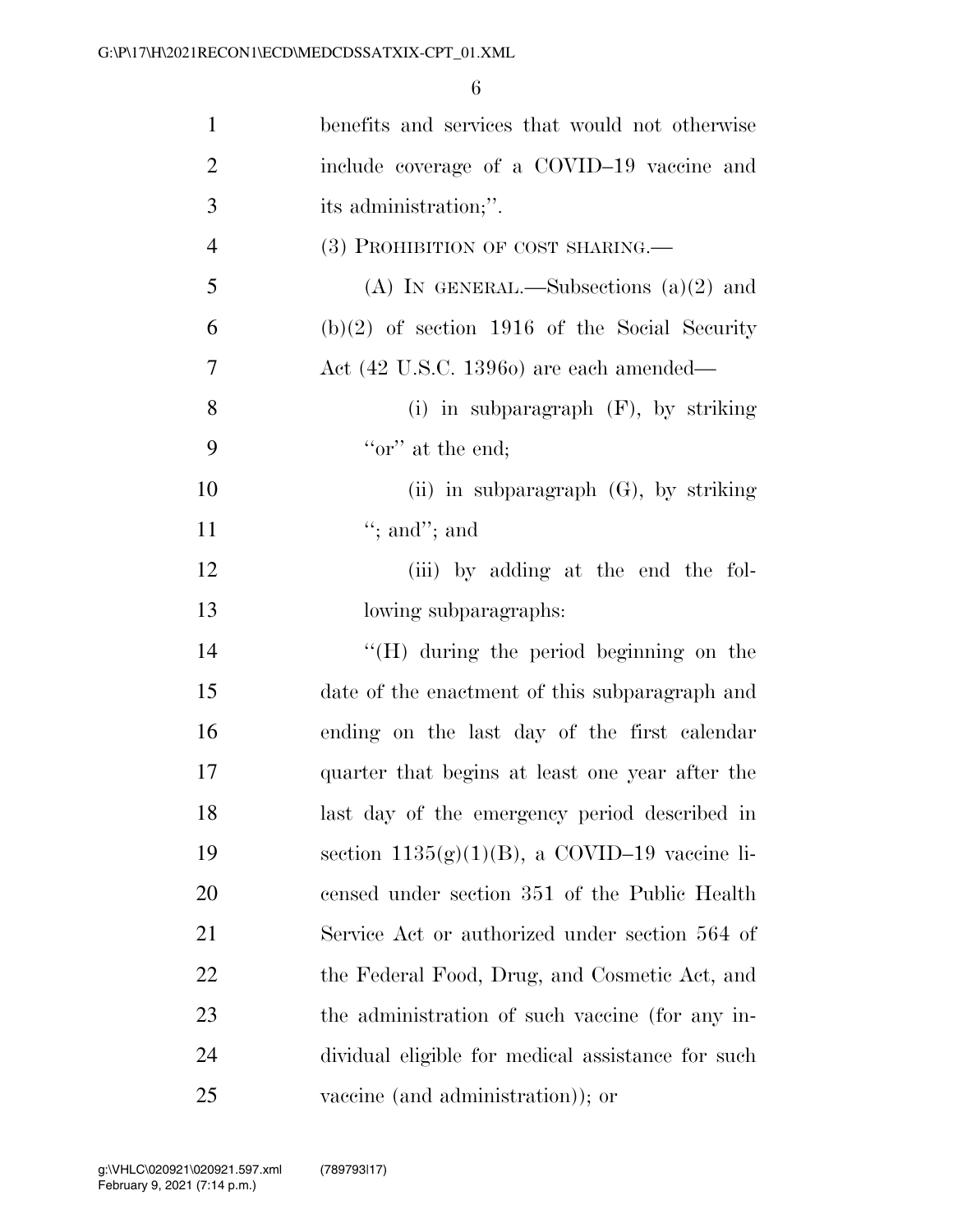''(I) during the period beginning on the date of the enactment of this subparagraph and ending on the last day of the first calendar quarter that begins at least one year after the last day of the emergency period described in 6 section  $1135(g)(1)(B)$ , any drug, biological product, or service furnished for the treatment, or prevention, of COVID–19, including drugs approved or authorized under section 505 of the Federal Food, Drug, and Cosmetic Act, biologi- cal products licensed under section 351 of the Public Health Service Act, or drugs or biologi- cal products authorized under section 564 of the Federal Food, Drug, and Cosmetic Act, for such use (and the administration of such drug or biological product), or, in the case of an indi- vidual who is diagnosed with or presumed to have COVID–19, during the period during which such individual has (or is presumed to have) COVID–19, the treatment of a condition 21 that may seriously complicate the treatment of COVID–19, as determined by the Secretary; and''.

 (B) APPLICATION TO ALTERNATIVE COST SHARING.—Section 1916A(b)(3)(B) of the So-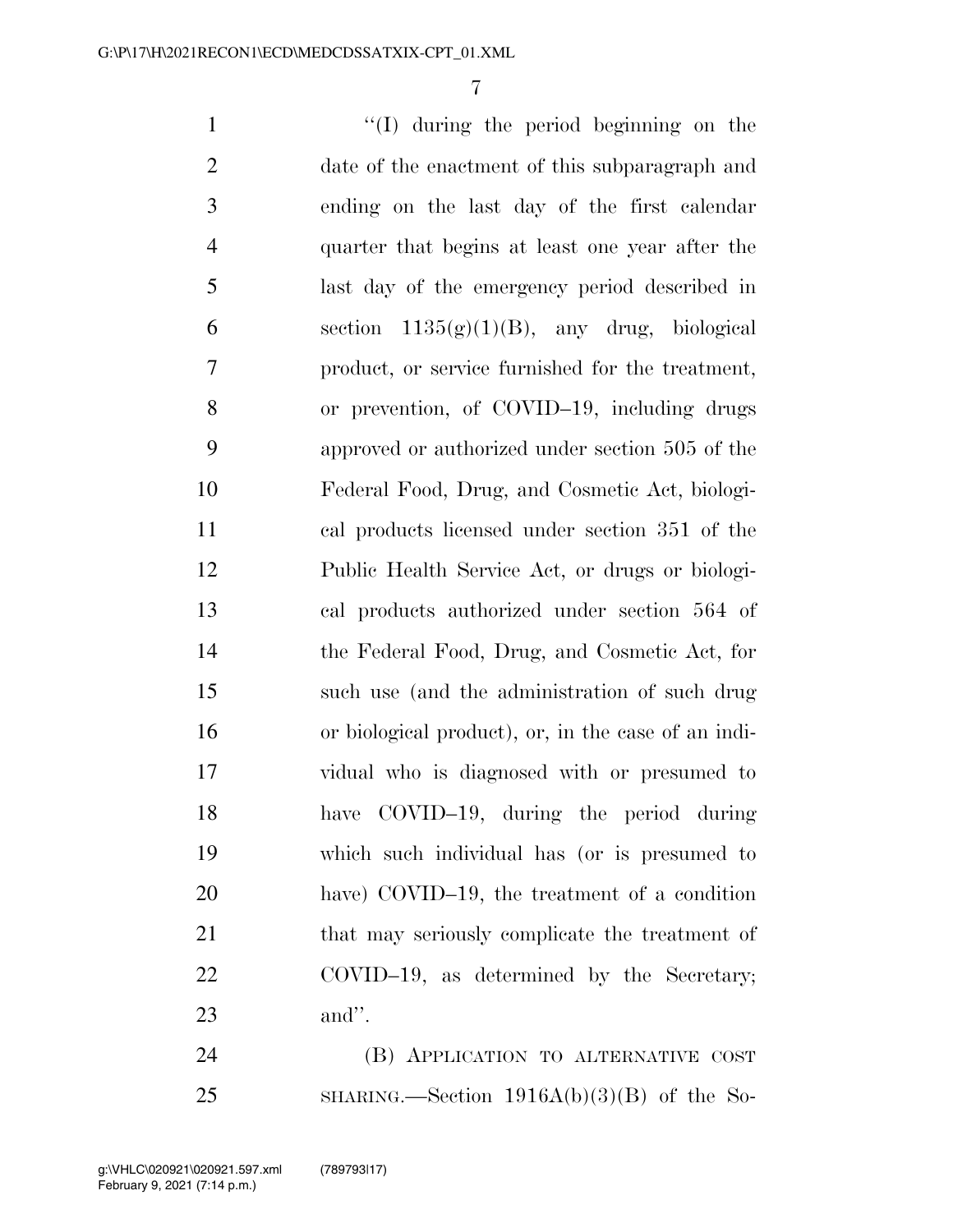| $\mathbf{1}$   | cial Security Act $(42 \text{ U.S.C. } 13960 - 1(b)(3)(B))$ |
|----------------|-------------------------------------------------------------|
| $\overline{2}$ | is amended—                                                 |
| 3              | (i) in clause (xi), by striking "any                        |
| $\overline{4}$ | visit" and inserting "any service"; and                     |
| 5              | (ii) by adding at the end the following                     |
| 6              | clauses:                                                    |
| 7              | "(xii) During the period beginning on                       |
| 8              | the date of the enactment of this clause                    |
| 9              | and ending on the last day of the first cal-                |
| 10             | endar quarter that begins at least one year                 |
| 11             | after the last day of the emergency period                  |
| 12             | described in section $1135(g)(1)(B)$ , a                    |
| 13             | COVID-19 vaccine licensed under section                     |
| 14             | 351 of the Public Health Service Act or                     |
| 15             | authorized under section 564 of the Fed-                    |
| 16             | eral Food, Drug, and Cosmetic Act, and                      |
| 17             | the administration of such vaccine (for any                 |
| 18             | individual eligible for medical assistance                  |
| 19             | for such vaccine (and administration)).                     |
| 20             | "(xiii) During the period beginning on                      |
| 21             | the date of the enactment of this clause                    |
| 22             | and ending on the last day of the first cal-                |
| 23             | endar quarter that begins at least one year                 |
| 24             | after the last day of the emergency period                  |
| 25             | described in section $1135(g)(1)(B)$ , a drug,              |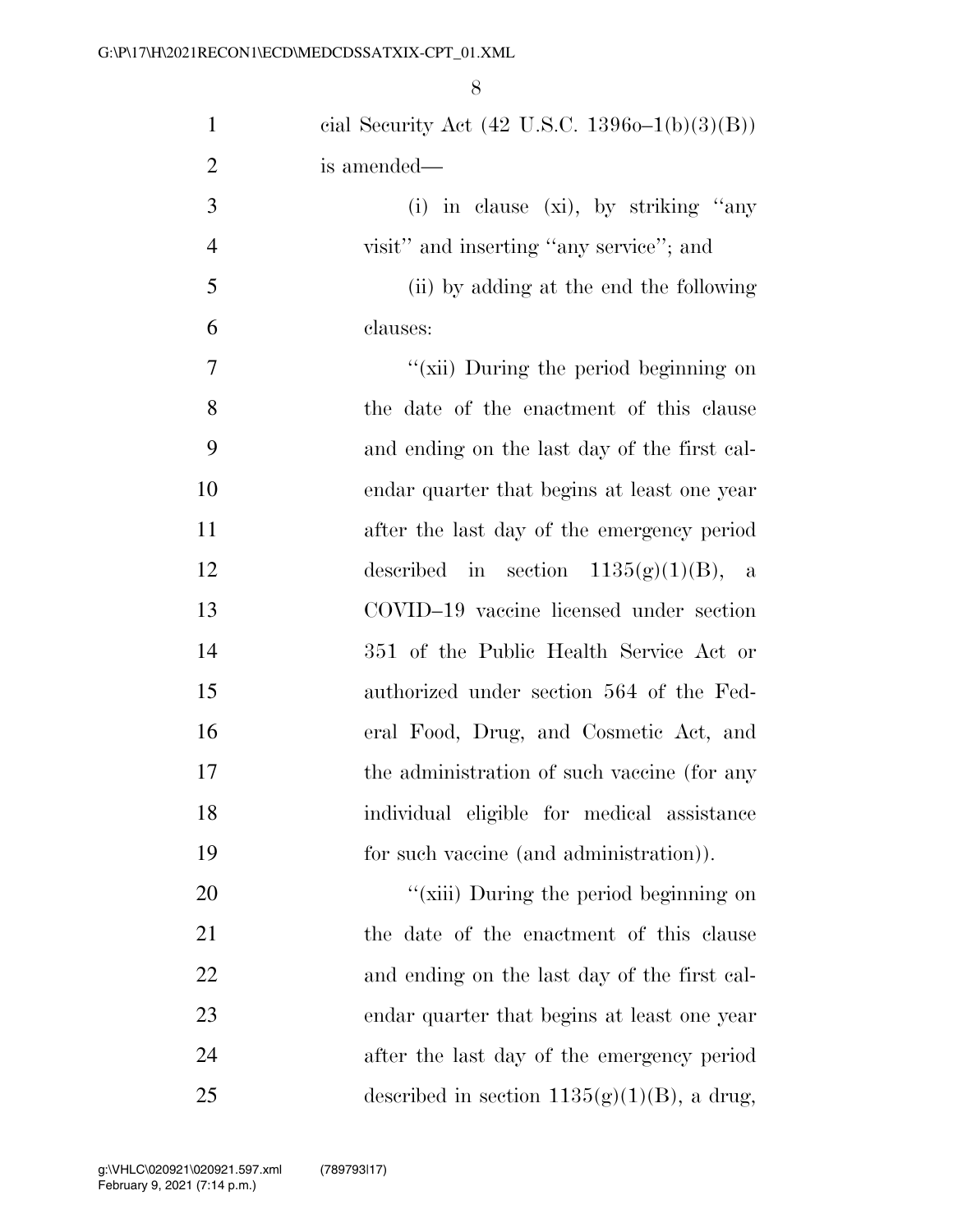biological product, or service furnished for 2 the treatment, or prevention, of COVID– 19, including drugs approved or authorized under section 505 of the Federal Food, Drug, and Cosmetic Act, biological prod- ucts licensed under section 351 of the Pub- lic Health Service Act, or drugs or biologi- cal products authorized under section 564 of the Federal Food, Drug, and Cosmetic Act, for such use (and the administration of such drug or biological product), or, in the case of an individual who is diagnosed 13 with or presumed to have COVID–19, dur- ing the period during which such individual 15 has (or is presumed to have) COVID–19, 16 the treatment of a condition that may seri- ously complicate the treatment of COVID– 18 19, as determined by the Secretary.". (4) INCLUSION IN THE MEDICAID DRUG RE- BATE PROGRAM OF COVERED OUTPATIENT DRUGS USED FOR COVID–19 TREATMENT.— 22 (A) IN GENERAL.—The requirements of section 1927 of the Social Security Act (42 U.S.C. 1396r–8) shall apply to any drug or bio-logical product described in subparagraph (F)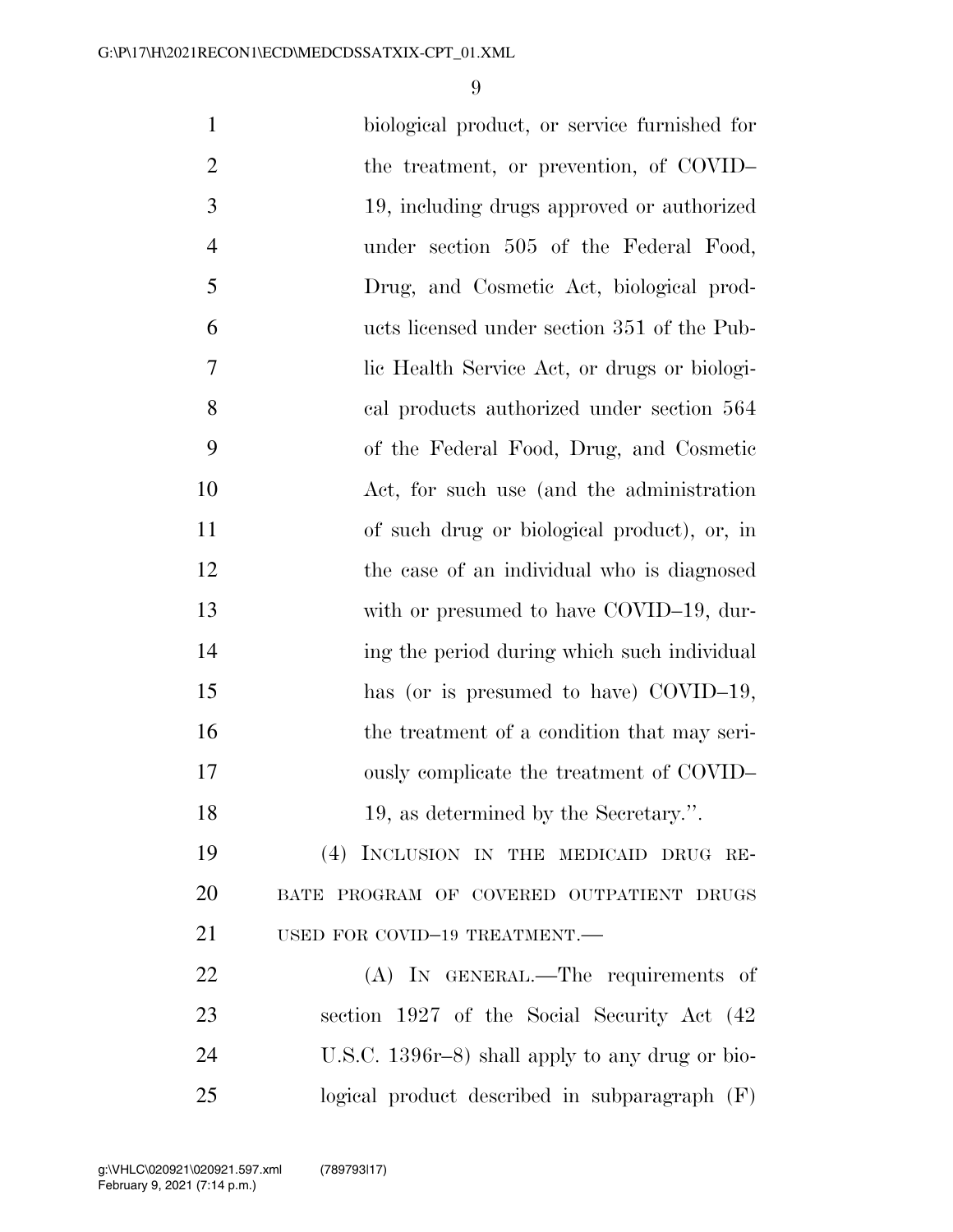| $\mathbf{1}$   | of section $1905(a)(4)$ of such Act, as added by |
|----------------|--------------------------------------------------|
| $\overline{2}$ | paragraph $(1)$ , or described in the subclause  |
| 3              | (XVIII) in the matter following subparagraph     |
| $\overline{4}$ | (G) of section $1902(a)(10)$ of such Act, as     |
| 5              | added by paragraph $(2)$ , that is—              |
| 6              | (i) furnished as medical assistance in           |
| $\overline{7}$ | accordance with such subparagraph $(F)$ or       |
| 8              | subclause (XVIII), as applicable, for the        |
| 9              | treatment, or prevention, of COVID-19, as        |
| 10             | described in such subparagraph of sub-           |
| 11             | clause, respectively; and                        |
| 12             | (ii) a covered outpatient drug (as de-           |
| 13             | fined in section $1927(k)$ of such Act, ex-      |
| 14             | cept that, in applying paragraph $(2)(A)$ of     |
| 15             | such section to a drug described in such         |
| 16             | subparagraph (F) or such subclause               |
| 17             | (XVIII), such drug shall be deemed a pre-        |
| 18             | scribed drug for purposes of section             |
| 19             | $1905(a)(12)$ of such Act).                      |
| 20             | (B) CONFORMING AMENDMENT.-Section                |
| 21             | $1927(d)(7)$ of the Social Security Act (42)     |
| 22             | U.S.C. 1396r-8 $(d)(7)$ is amended by adding at  |
| 23             | the end the following new subparagraph.          |
| 24             | "(E) Drugs and biological products de-           |
| 25             | scribed in section $1905(a)(4)(F)$ and subclause |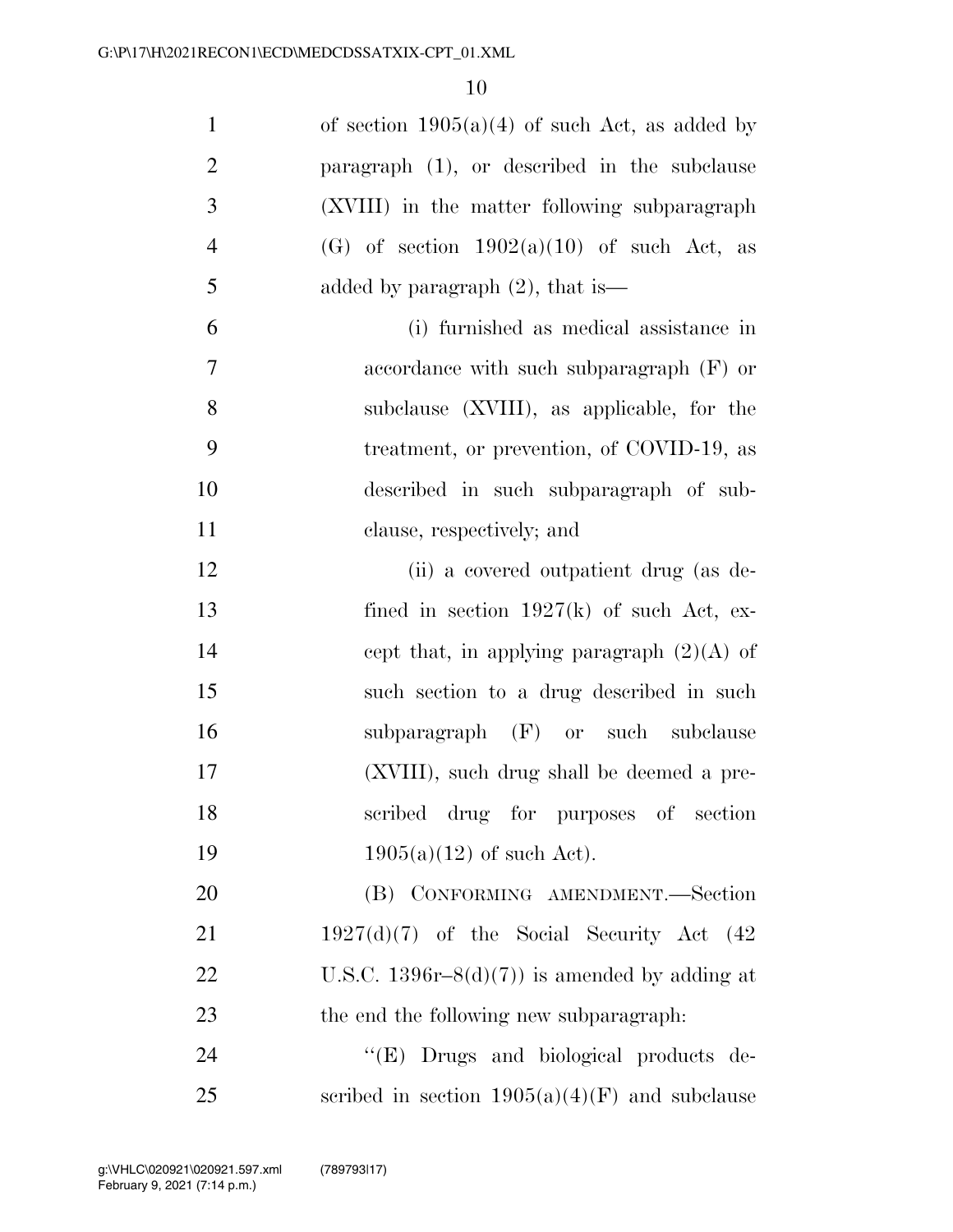| $\mathbf{1}$   | (XVIII) in the matter following subparagraph            |
|----------------|---------------------------------------------------------|
| $\overline{2}$ | (G) of section $1902(a)(10)$ that are furnished         |
| 3              | as medical assistance in accordance with such           |
| $\overline{4}$ | section or clause, respectively, for the treat-         |
| 5              | ment, or prevention, of COVID-19, as de-                |
| 6              | scribed in such subparagraph of subclause, re-          |
| 7              | spectively.".                                           |
| 8              | (b) TEMPORARY INCREASE IN FEDERAL PAYMENTS              |
| 9              | FOR COVERAGE AND ADMINISTRATION OF COVID-19             |
| 10             | VACCINES.—Section 1905 of the Social Security Act (42)  |
| 11             | U.S.C. 1396 $d$ ) is amended—                           |
| 12             | $(1)$ in subsection (b), by striking "and $(ff)$ " and  |
| 13             | inserting $"({\rm ff})$ , and $({\rm hh})"$ ;           |
| 14             | $(2)$ in subsection (ff), in the matter preceding       |
| 15             | paragraph $(1)$ , by inserting ", subject to subsection |
| 16             | (hh)" after "or $(z)(2)$ " and                          |
| 17             | (3) by adding at the end the following new sub-         |
| 18             | section:                                                |
| 19             | "(hh) TEMPORARY INCREASED FMAP FOR MEDICAL              |
| 20             | ASSISTANCE FOR COVERAGE AND ADMINISTRATION OF           |
| 21             | COVID-19 VACCINES.-                                     |
| 22             | " $(1)$ In GENERAL.—Notwithstanding any other           |
| 23             | provision of this title, during the period described in |
| 24             | paragraph $(2)$ , the Federal medical assistance per-   |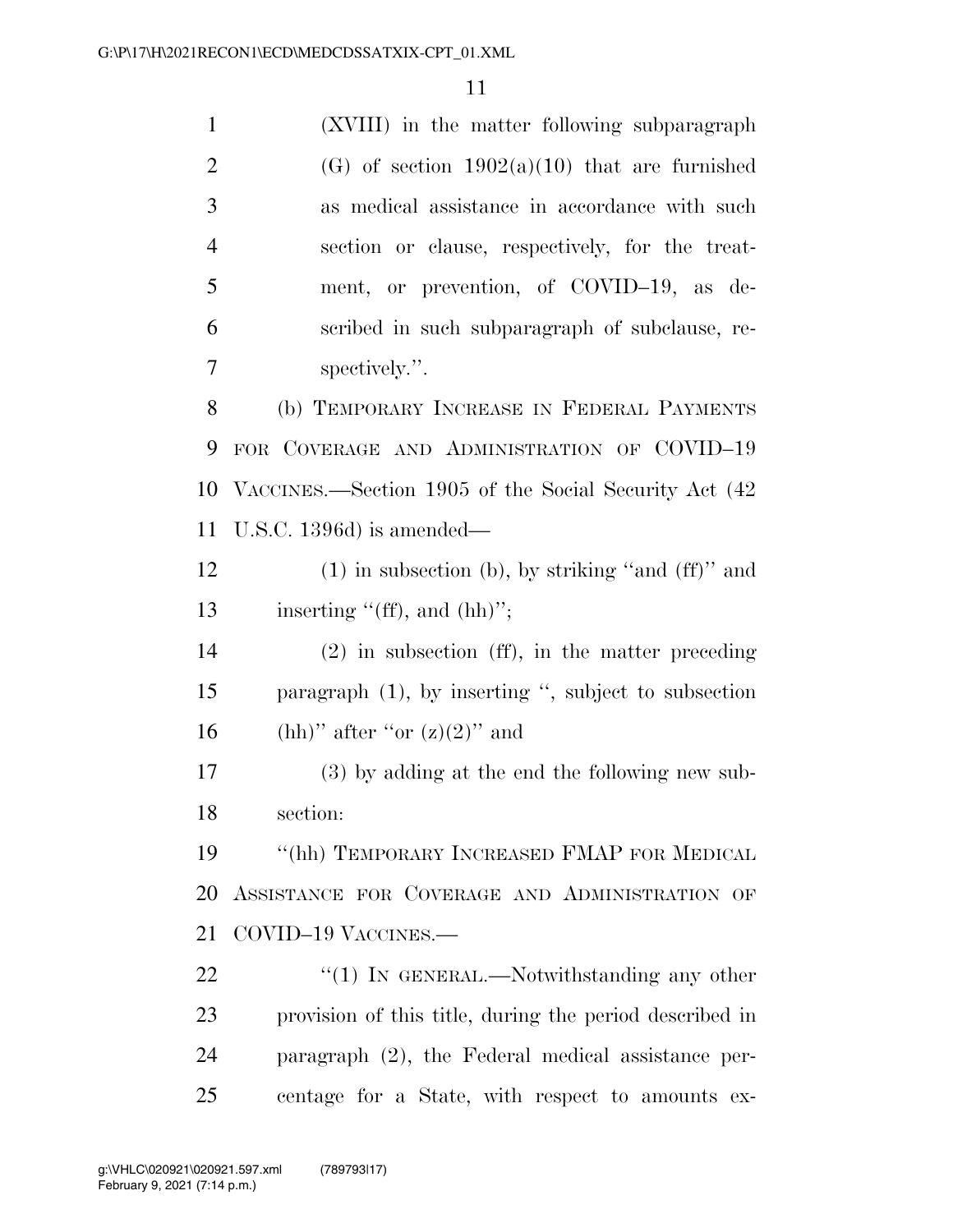| $\mathbf{1}$   | pended by the State for medical assistance for a vac-  |
|----------------|--------------------------------------------------------|
| $\overline{2}$ | cine described in subsection $(a)(4)(E)$ (and the ad-  |
| 3              | ministration of such a vaccine), shall be equal to 100 |
| $\overline{4}$ | percent.                                               |
| 5              | "(2) PERIOD DESCRIBED.—The period de-                  |
| 6              | scribed in this paragraph is the period that—          |
| $\tau$         | "(A) begins on the first day of the first              |
| 8              | quarter beginning after the date of the enact-         |
| 9              | ment of this subsection; and                           |
| 10             | $\lq$ (B) ends on the last day of the first quar-      |
| 11             | ter that begins at least one year after the last       |
| 12             | day of the emergency period described in sec-          |
| 13             | tion $1135(g)(1)(B)$ .                                 |
| 14             | "(3) EXCLUSION OF EXPENDITURES FROM TER-               |
| 15             | RITORIAL CAPS.—Any payment made to a territory         |
| 16             | for expenditures for medical assistance under sub-     |
| 17             | section $(a)(4)(E)$ that are subject to the Federal    |
| 18             | medical assistance percentage specified under para-    |
| 19             | graph (1) shall not be taken into account for pur-     |
| 20             | poses of applying payment limits under subsections     |
| 21             | (f) and (g) of section $1108$ .".                      |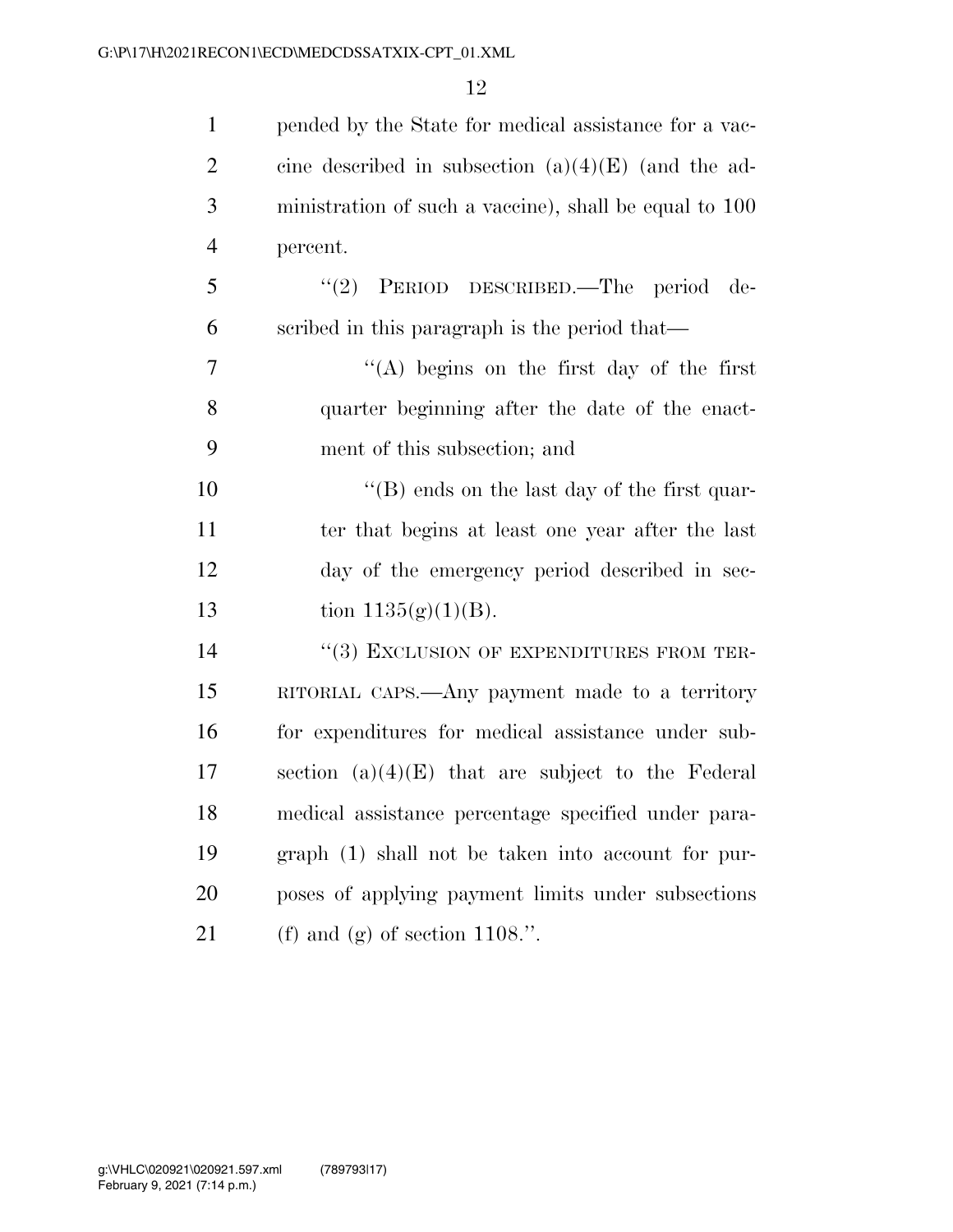**SEC. 3102. MODIFICATIONS TO CERTAIN COVERAGE UNDER MEDICAID FOR PREGNANT AND POSTPARTUM WOMEN.**  (a) STATE OPTION.—Section 1902(e) of the Social Security Act (42 U.S.C. 1396a(e)) is amended by adding at the end the following new paragraph: ''(16) EXTENDING CERTAIN COVERAGE FOR PREGNANT AND POSTPARTUM WOMEN.— ''(A) IN GENERAL.—At the option of the State, the State plan (or waiver of such State plan) may provide, that an individual who, while pregnant, is eligible for and has received medical assistance under the State plan ap- proved under this title (or a waiver of such plan) (including during a period of retroactive eligibility under subsection (a)(34)) shall, in ad- dition to remaining eligible under paragraph (5) for all pregnancy-related and postpartum med- ical assistance available under the State plan (or waiver) through the last day of the month in which the 60-day period (beginning on the last day of her pregnancy) ends, remain eligible under the State plan (or waiver) for medical as- sistance for the period beginning on the first day occurring after the end of such 60-day pe-riod and ending on the last day of the month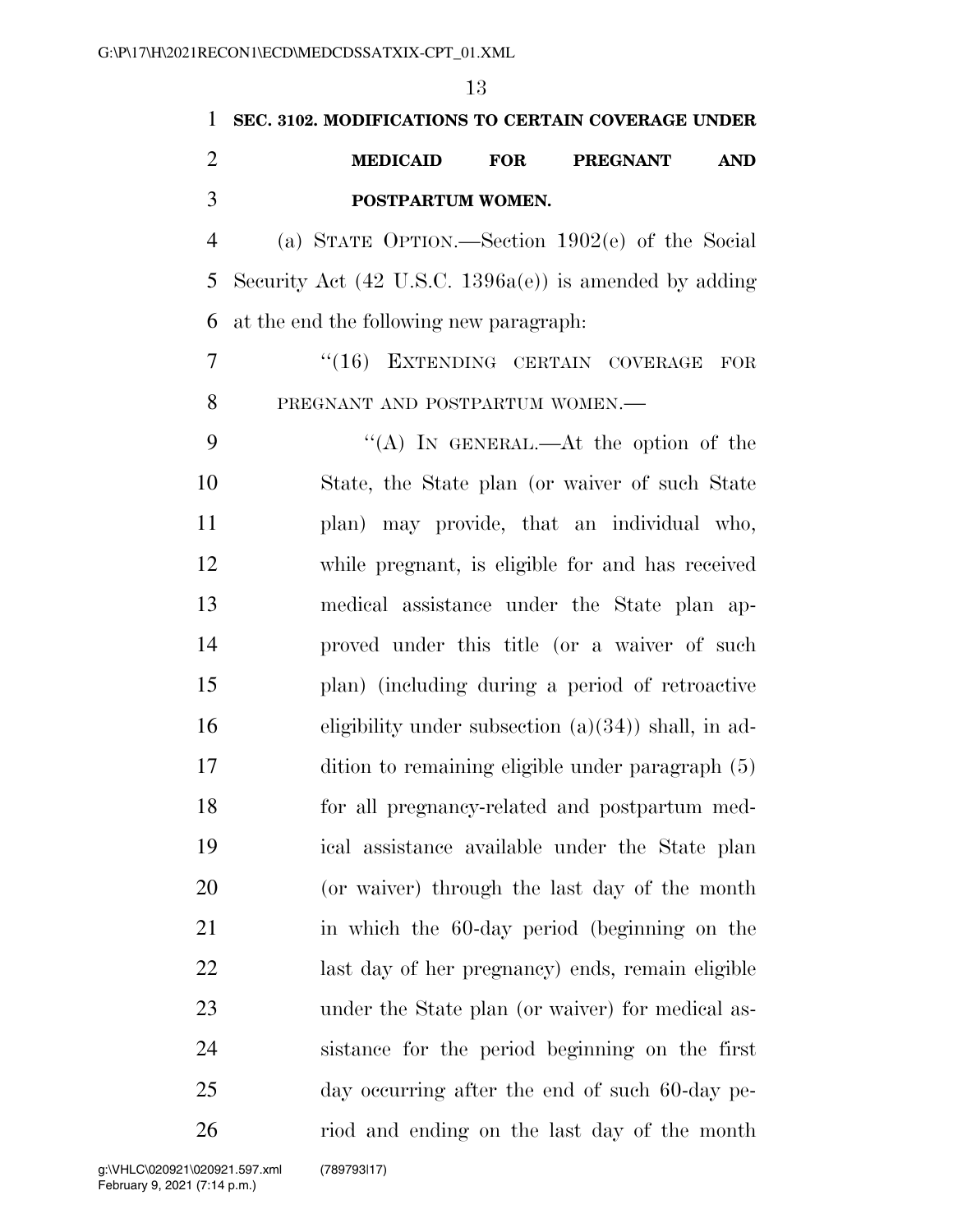|                | in which the 12-month period (beginning on the |
|----------------|------------------------------------------------|
| $\overline{2}$ | last day of her pregnancy) ends.               |

3 "(B) FULL BENEFITS DURING PREGNANCY AND THROUGHOUT THE 12-MONTH POSTPARTUM PERIOD.—The medical assistance provided for a pregnant or postpartum indi- vidual by a State making an election under this paragraph, without regard to the basis on which the individual is eligible for medical assistance 10 under the State plan (or waiver), shall—

 ''(i) include all items and services cov- ered under the State plan (or waiver) that are not less in amount, duration, or scope, or are determined by the Secretary to be substantially equivalent, to the medical as- sistance available for an individual de-17 seribed in subsection  $(a)(10)(A)(i)$ ; and

18 ''(ii) be provided for the individual while pregnant and during the 12-month period that begins on the last day of the individual's pregnancy and ends on the last day of the month in which such 12-month period ends.''.

 (b) EFFECTIVE DATE.—The amendment made by subsection (a) shall apply with respect to State elections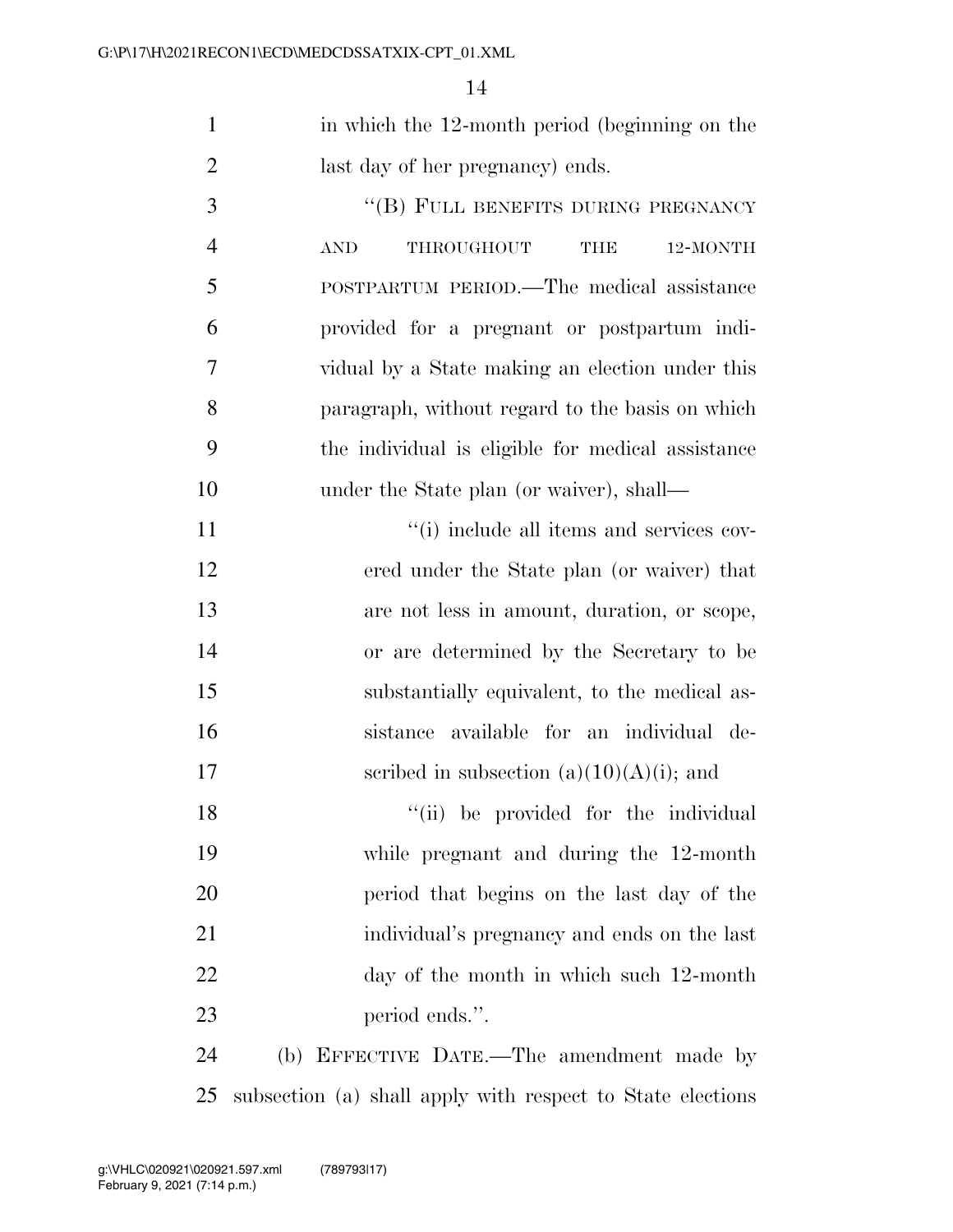made under paragraph (16) of section 1902(e) of the So- cial Security Act (42 U.S.C. 1396a(e)), as added by sub- section (a), during the 5-year period beginning on the 1st day of the 1st fiscal year quarter that begins at least one year after the date of the enactment of this Act.

## **SEC. 3103. ALLOWING FOR MEDICAL ASSISTANCE UNDER MEDICAID FOR INMATES DURING 30-DAY PE-RIOD PRECEDING RELEASE.**

 The subdivision (A) following paragraph (30) of sec- tion 1905(a) of the Social Security Act (42 U.S.C. 1396d(a)) is amended by inserting ''and, during the 5- year period beginning on the first day of the first fiscal year quarter that begins at least one year after the date of the enactment of the American Rescue Plan Act of 2021, except during the 30-day period preceding the date of release of such individual from such public institution'' after ''medical institution''.

#### **SEC. 3104. ENHANCED FEDERAL MEDICAID SUPPORT FOR**

## **BUNDLED COMMUNITY-BASED MOBILE CRI-SIS INTERVENTION SERVICES.**

 Section 1903 of the Social Security Act (42 U.S.C. 1396b) is amended by adding at the end the following new subsection:

 ''(bb) BUNDLED COMMUNITY-BASED MOBILE CRISIS INTERVENTION SERVICES.—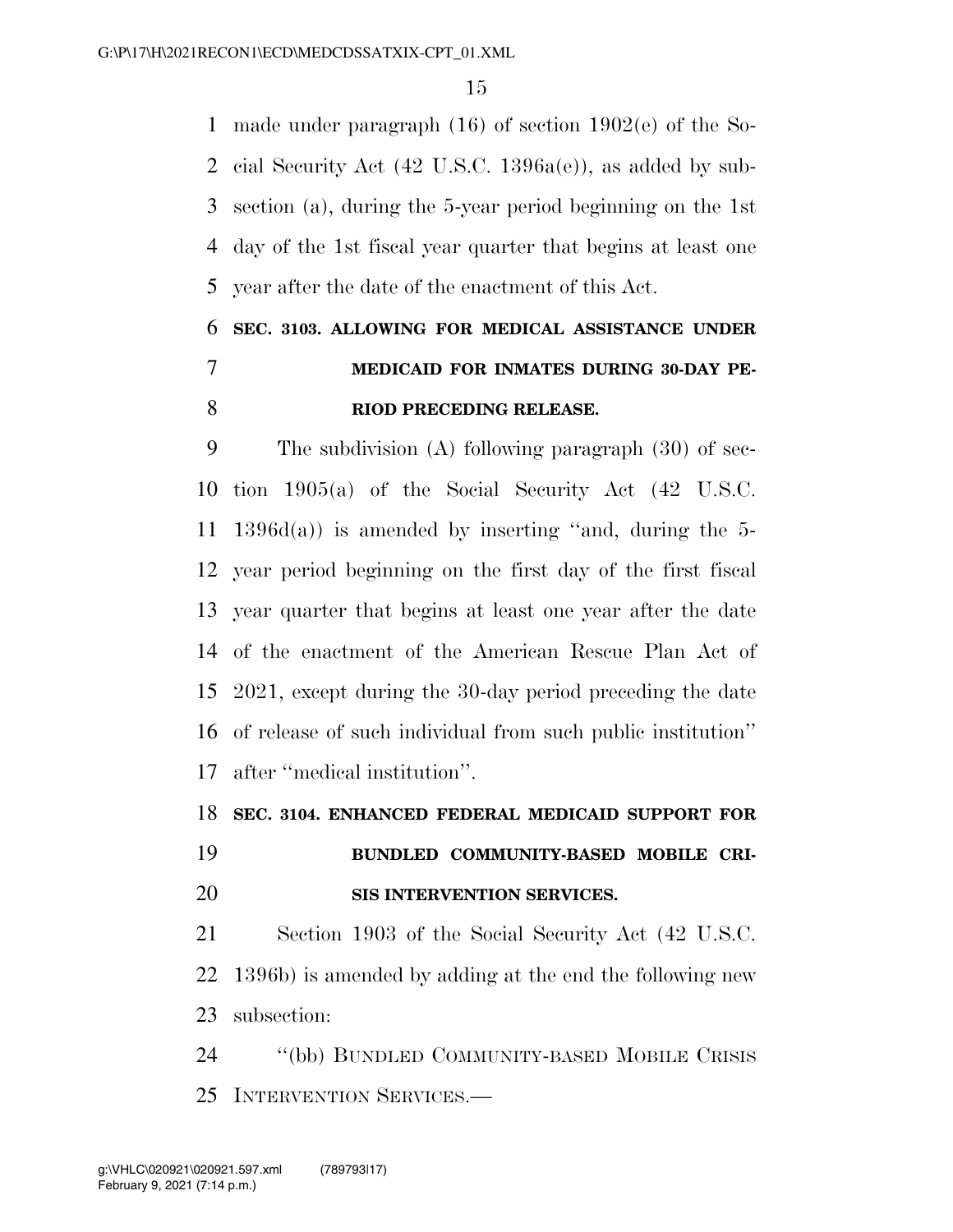1 "'(1) IN GENERAL.—Notwithstanding section  $2 \t 1902(a)(1)$  (relating to Statewideness), section  $3 \t1902(a)(10)(B)$  (relating to comparability), section  $4 \qquad 1902(a)(23)(A)$  (relating to freedom of choice of 5 providers), or section  $1902(a)(27)$  (relating to pro- vider agreements), a State may, during the 5-year period beginning on the first day of the first fiscal year quarter that begins on or after the date that is 1 year after the date of the enactment of this sub- section, provide medical assistance, through bundled payments, for qualifying community-based mobile crisis intervention services under a State plan amendment or waiver approved under section 1115 or subsection (b) or (c) of section 1915.

15 "(2) QUALIFYING COMMUNITY-BASED MOBILE CRISIS INTERVENTION SERVICES DEFINED.—For purposes of this subsection, the term 'qualifying community-based mobile crisis intervention services' means, with respect to a State, items and services for which medical assistance is available under the State plan under this title or a waiver of such plan, that are—

23 ''(A) furnished to an individual otherwise eligible for medical assistance under the State plan (or waiver of such plan) who is—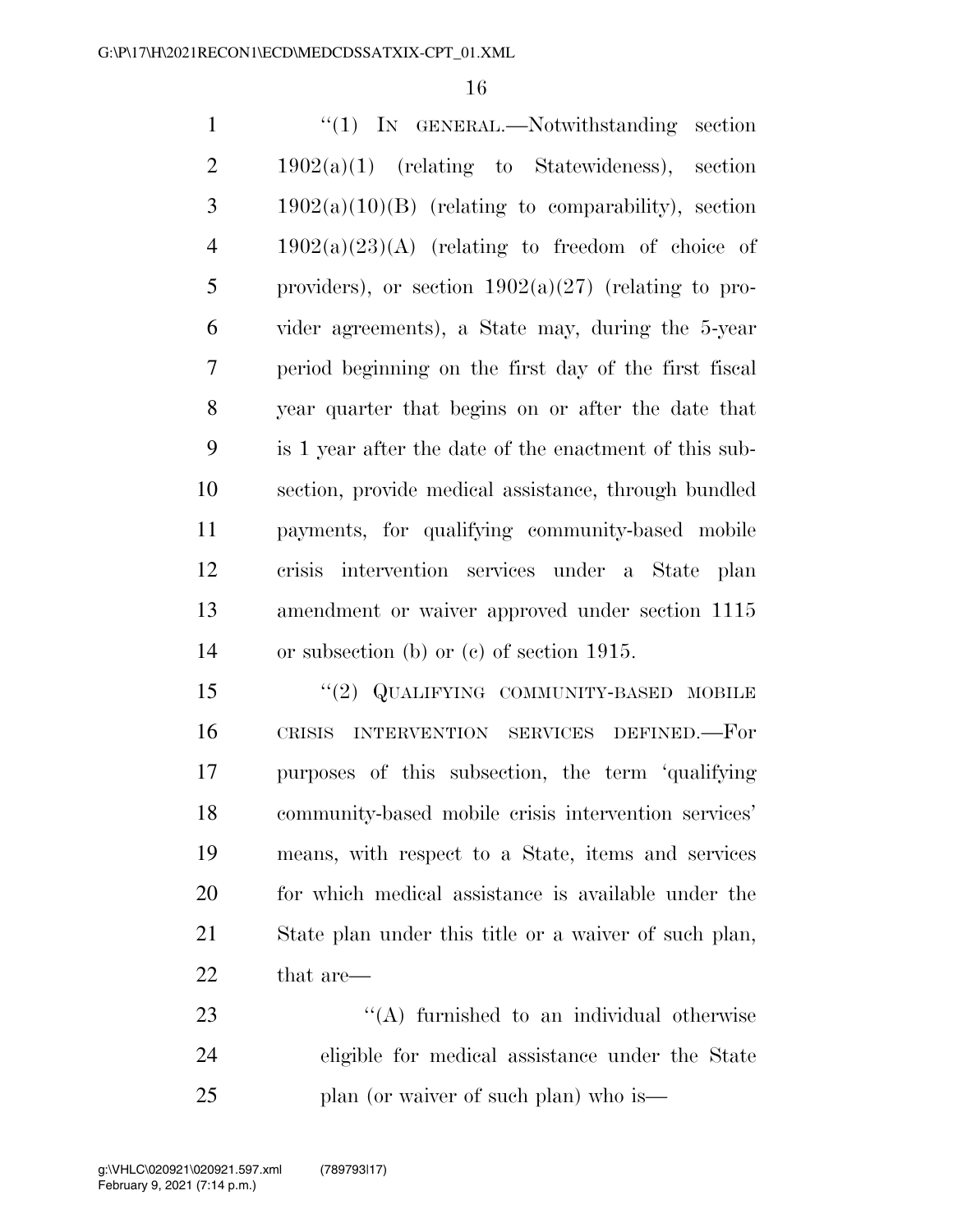| $\mathbf{1}$   | "(i) outside of a hospital or other fa-      |
|----------------|----------------------------------------------|
| $\overline{2}$ | cility setting; and                          |
| $\mathfrak{Z}$ | "(ii) experiencing a mental health or        |
| $\overline{4}$ | substance use disorder crisis;               |
| 5              | "(B) furnished by a multidisciplinary mo-    |
| 6              | bile crisis team—                            |
| 7              | "(i) that includes at least 1 behavioral     |
| 8              | health care professional who is capable of   |
| 9              | conducting an assessment of the individual,  |
| 10             | in accordance with the professional's per-   |
| 11             | mitted scope of practice under State law,    |
| 12             | and other professionals or paraprofes-       |
| 13             | sionals with appropriate expertise in behav- |
| 14             | ioral health or mental health crisis re-     |
| 15             | sponse, including nurses, social workers,    |
| 16             | peer support specialists, and others, as     |
| 17             | designated by the State through a State      |
| 18             | plan amendment (or waiver of such plan);     |
| 19             | "(ii) whose members are trained in           |
| 20             | trauma-informed care, de-escalation strate-  |
| 21             | gies, and harm reduction;                    |
| 22             | "(iii) that is able to respond in a          |
| 23             | timely manner and, where appropriate,        |
| 24             | provide-                                     |
| 25             | $\lq\lq$ (I) screening and assessment;       |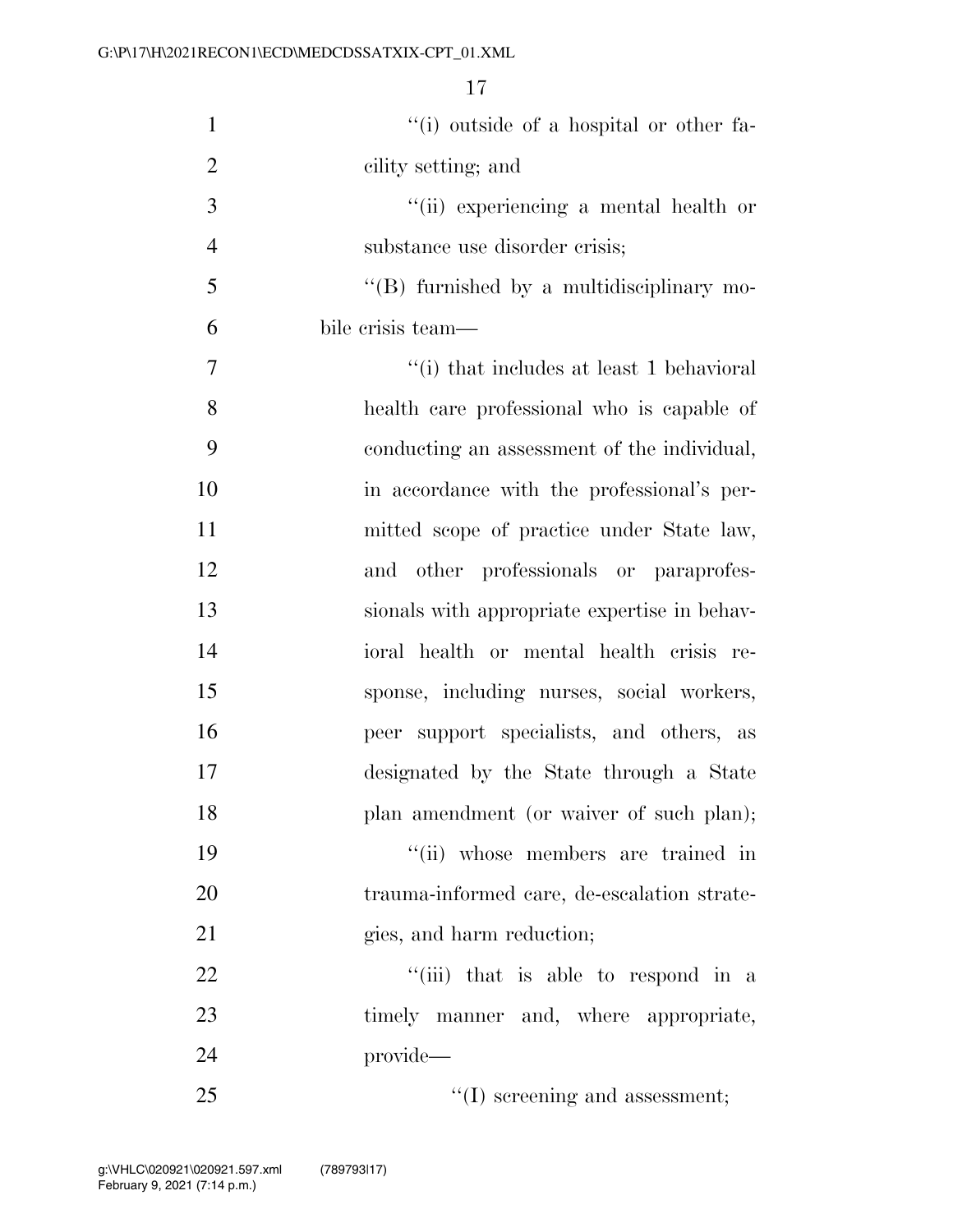1  $\text{``(II)}$  stabilization and de-esca-lation;

 $\frac{1}{2}$  (III) coordination with, and re- ferrals to, health, social, and other services and supports as needed; and ''(IV) assistance in facilitating the individual's access to emergency or nonemergency (as applicable) transportation services under the State plan (or waiver of such plan) to ensure access to the next step in care or treatment;

 ''(iv) that maintains relationships with relevant community partners, including medical and behavioral health providers, primary care providers, community health centers, crisis respite centers, managed care organizations (if applicable), entities able to provide assistance with application and enrollment in the State plan or a waiv- er of the plan, entities able to provide as- sistance with applying for and enrolling in benefit programs, entities that provide as-24 sistance with housing (such as public hous-ing authorities, Continuum of Care pro-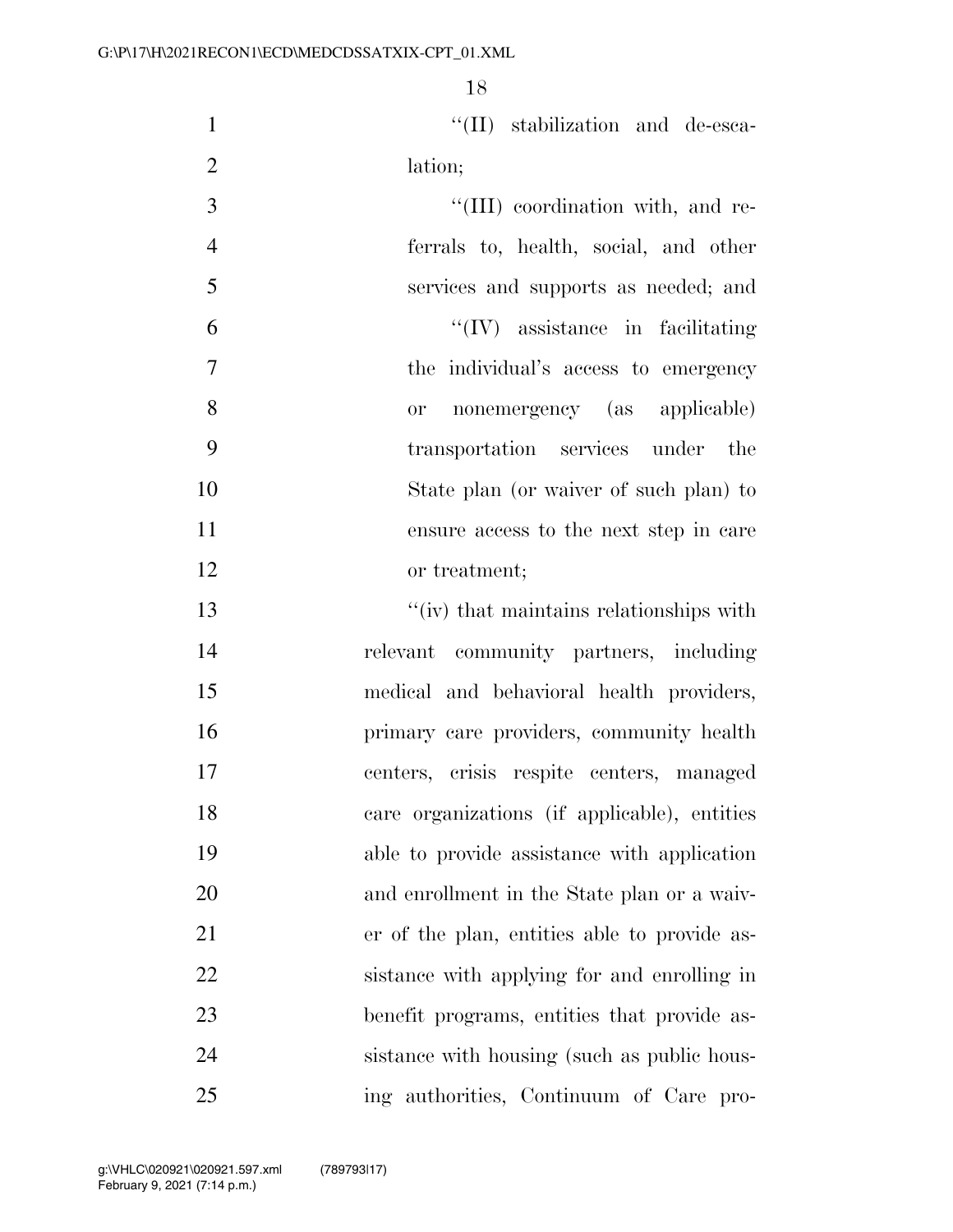| $\mathbf{1}$   | grams, or not-for-profit entities that pro-      |
|----------------|--------------------------------------------------|
| $\overline{2}$ | vide housing assistance), and entities that      |
| 3              | provide assistance with other social serv-       |
| $\overline{4}$ | ices;                                            |
| 5              | $``(v)$ that coordinates with crisis inter-      |
| 6              | vention hotlines and emergency response          |
| 7              | systems;                                         |
| 8              | $\lq\lq$ (vi) that maintains the privacy and     |
| 9              | confidentiality of patient information con-      |
| 10             | sistent with Federal and State require-          |
| 11             | ments; and                                       |
| 12             | "(vii) that operates independently               |
| 13             | from (but may coordinate with) State or          |
| 14             | local law enforcement agencies;                  |
| 15             | "(C) available 24 hours per day, every day       |
| 16             | of the year; and                                 |
| 17             | $\lq\lq$ (D) voluntary to receive.               |
| 18             | $``(3)$ PAYMENTS.—                               |
| 19             | "(A) IN GENERAL.—Notwithstanding sec-            |
| 20             | tion $1905(b)$ or $1905(ff)$ and subject to sub- |
| 21             | sections (y) and (z) of section $1905$ , during  |
| 22             | each of the first 12 fiscal quarters occurring   |
| 23             | during the period described in paragraph (1)     |
| 24             | that a State meets the requirements described    |
| 25             | in paragraph (4), the Federal medical assist-    |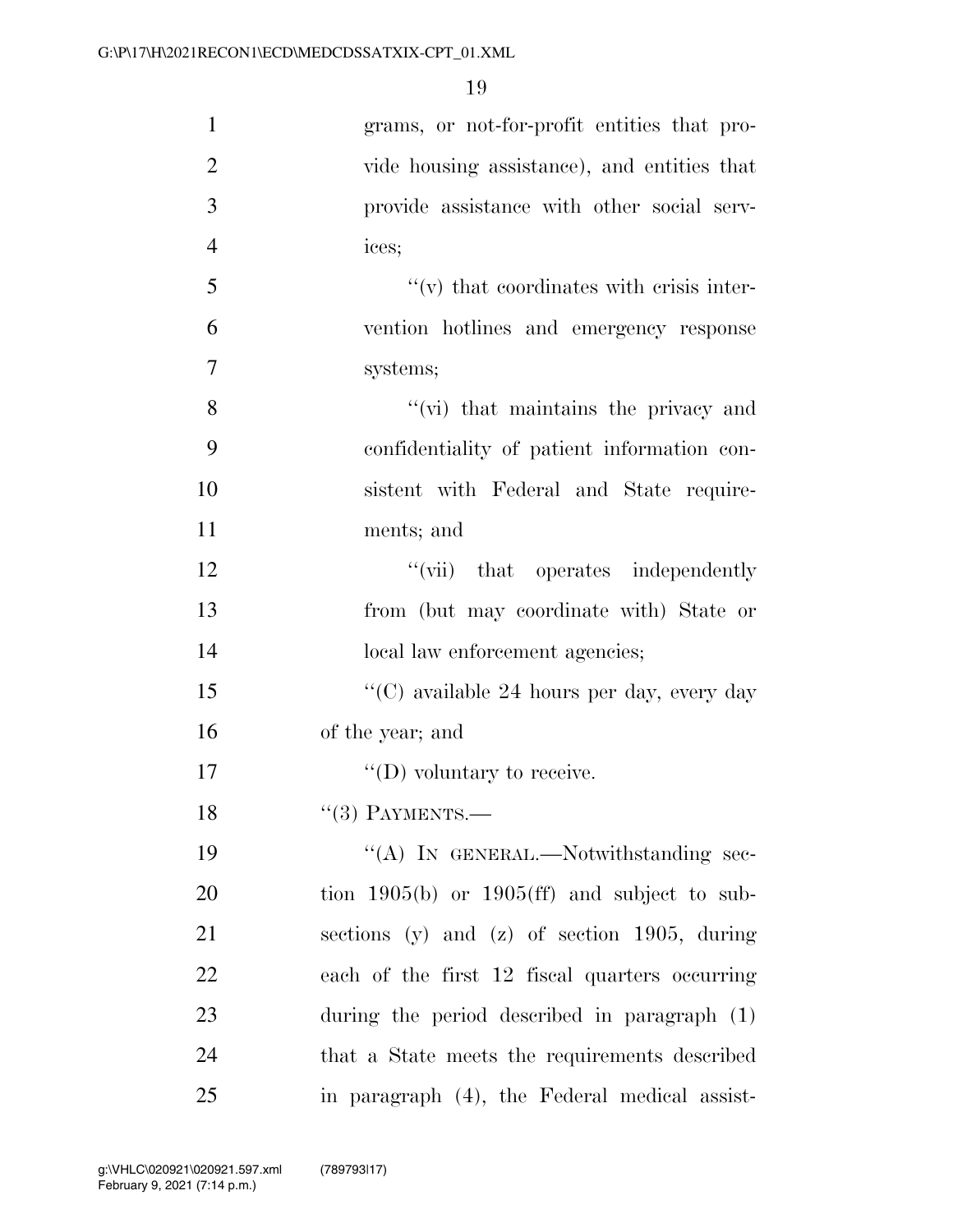| $\mathbf{1}$   | ance percentage applicable to amounts ex-          |
|----------------|----------------------------------------------------|
| $\overline{2}$ | pended by the State for medical assistance,        |
| 3              | through bundled payments described in para-        |
| $\overline{4}$ | $graph(1)$ , for qualifying community-based mo-    |
| 5              | bile crisis intervention services furnished during |
| 6              | such quarter shall be equal to 85 percent.         |
| 7              | "(B) EXCLUSION OF EXPENDITURES FROM                |
| 8              | TERRITORIAL CAPS.—Expenditures for medical         |
| 9              | assistance consisting of qualifying community-     |
| 10             | based mobile crisis intervention services fur-     |
| 11             | nished in a territory during a quarter with re-    |
| 12             | spect to which subparagraph (A) applies to         |
| 13             | such territory shall not be taken into account     |
| 14             | for purposes of applying payment limits under      |
| 15             | subsections (f) and (g) of section $1108$ .        |
| 16             | "(4) REQUIREMENTS.—The requirements de-            |
| 17             | scribed in this paragraph are the following:       |
| 18             | $\cdot$ (A) The State demonstrates, to the satis-  |
| 19             | faction of the Secretary—                          |
| 20             | "(i) that it will be able to support the           |
| 21             | provision of qualifying community-based            |
| 22             | mobile crisis intervention services that           |
| 23             | meet the conditions specified in paragraph         |
| 24             | $(2)$ ; and                                        |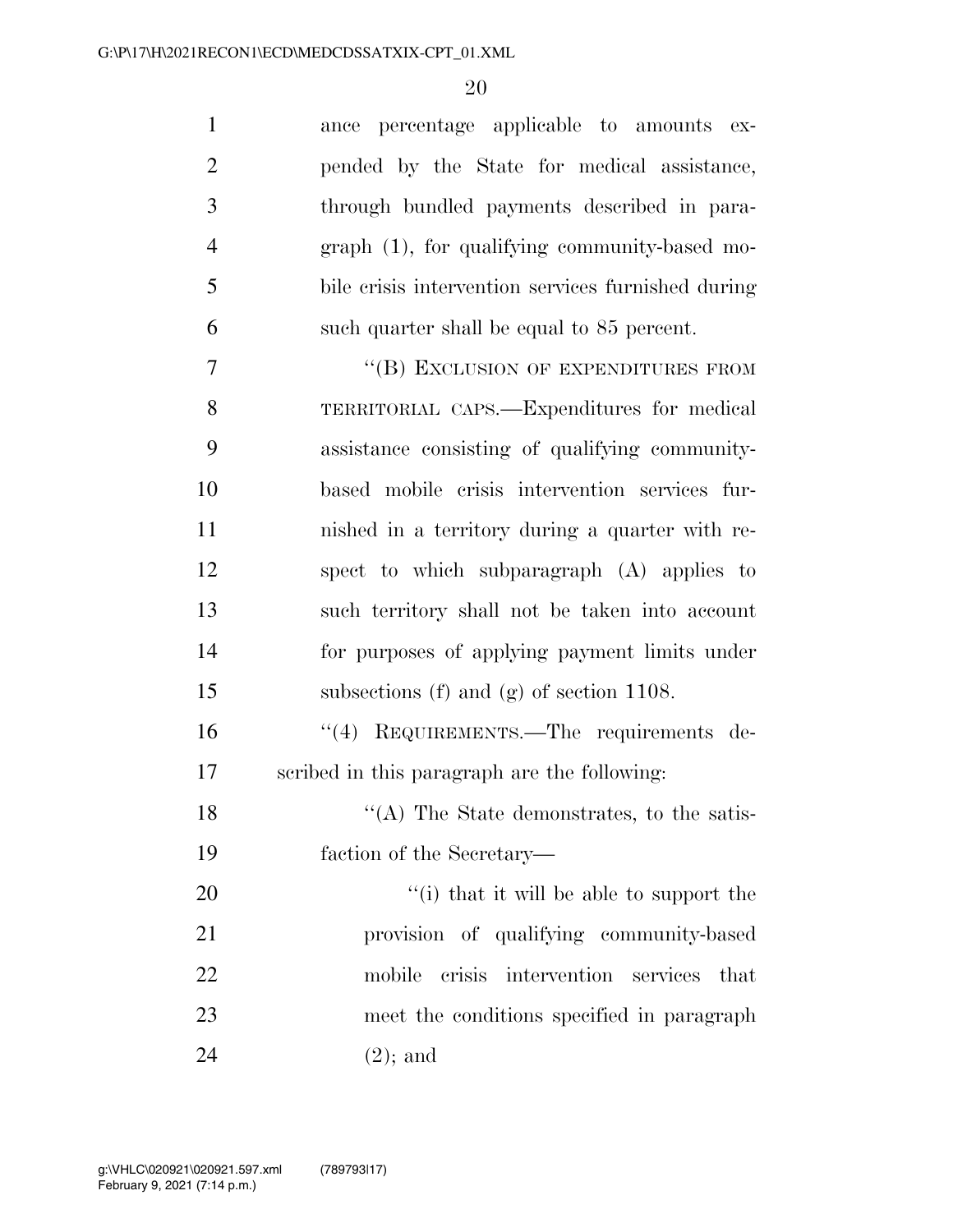| $\mathbf{1}$   | "(ii) how it will support coordination       |
|----------------|----------------------------------------------|
| $\overline{2}$ | between mobile crisis teams and commu-       |
| 3              | nity partners, including health care pro-    |
| $\overline{4}$ | viders, to enable the provision of services, |
| 5              | needed referrals, and other activities iden- |
| 6              | tified by the Secretary.                     |
| 7              | "(B) The State provides assurances satis-    |
| 8              | factory to the Secretary that—               |
| 9              | "(i) any additional Federal funds re-        |
| 10             | ceived by the State for qualifying commu-    |
| 11             | nity-based mobile crisis intervention serv-  |
| 12             | ices provided under this subsection that     |
| 13             | are attributable to the increased Federal    |
| 14             | medical assistance percentage under para-    |
| 15             | graph $(3)(A)$ will be used to supplement,   |
| 16             | and not supplant, the level of State funds   |
| 17             | expended for such services for the fiscal    |
| 18             | year preceding the first fiscal quarter oc-  |
| 19             | curring during the period described in       |
| 20             | paragraph $(1)$ ;                            |
| 21             | "(ii) if the State made qualifying com-      |
| 22             | munity-based mobile crisis intervention      |
| 23             | services available in a region of the State  |
| 24             | in such fiscal year, the State will continue |
| 25             | to make such services available in such re-  |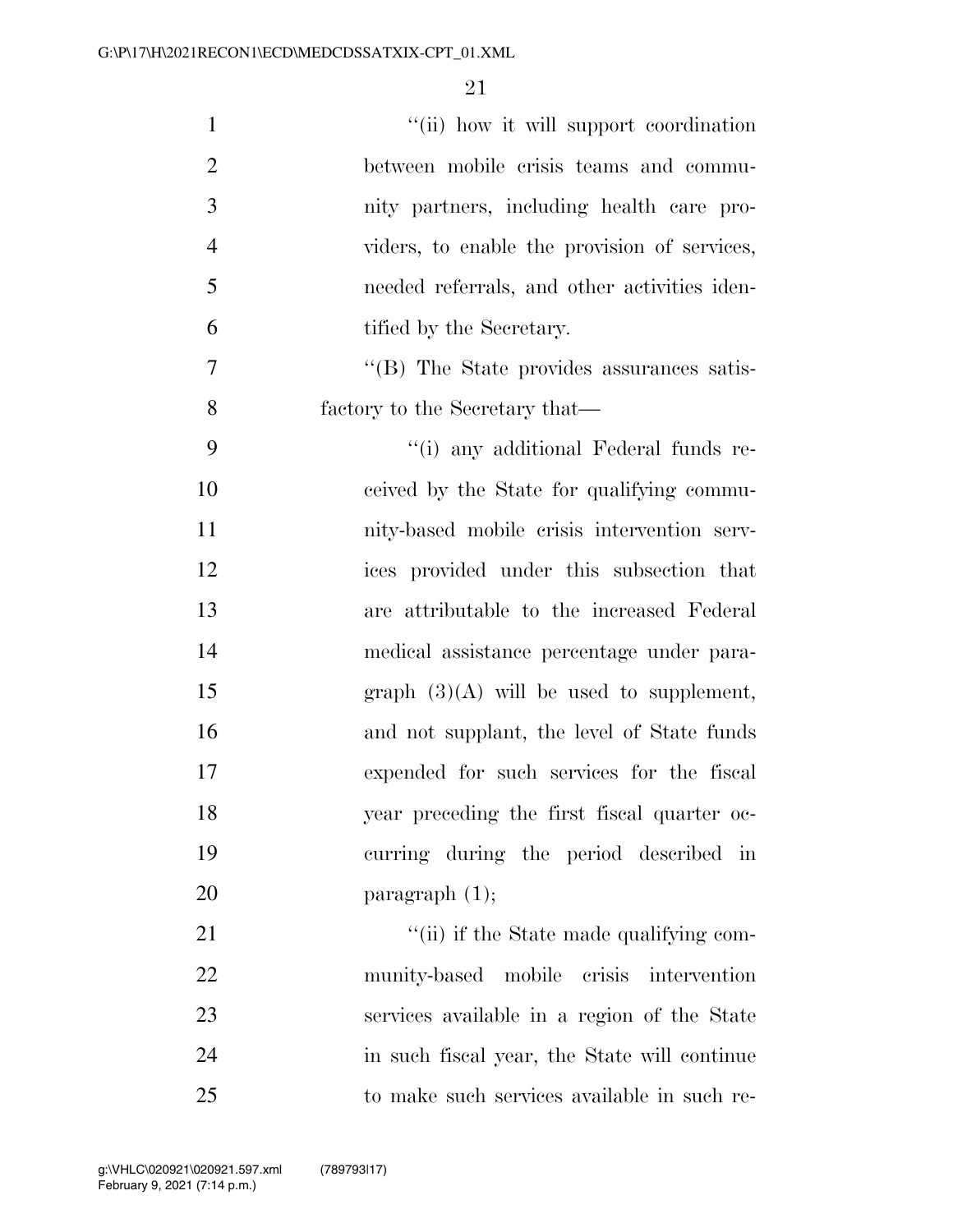|                | gion under this subsection during each      |
|----------------|---------------------------------------------|
| 2              | month occurring during the period de-       |
| -3             | scribed in paragraph (1) for which the      |
| $\overline{4}$ | Federal medical assistance percentage       |
| -5             | under paragraph $(3)(A)$ is applicable with |
| 6              | respect to the State.                       |

 ''(5) STATE PLANNING GRANTS.—As soon as practicable after the date of enactment of this sub- section, the Secretary shall award planning grants to States for purposes of developing a State plan amendment or section 1115, 1915(b), or 1915(c) waiver request (or an amendment to such a waiver) to provide qualifying community-based mobile crisis intervention services under this subsection.

 ''(6) FUNDING.—There is appropriated, out of any funds in the Treasury not otherwise appro- priated, \$15,000,000 to the Secretary for purposes of implementing, administering, and making grants under paragraph (5), to remain available until ex-pended.''.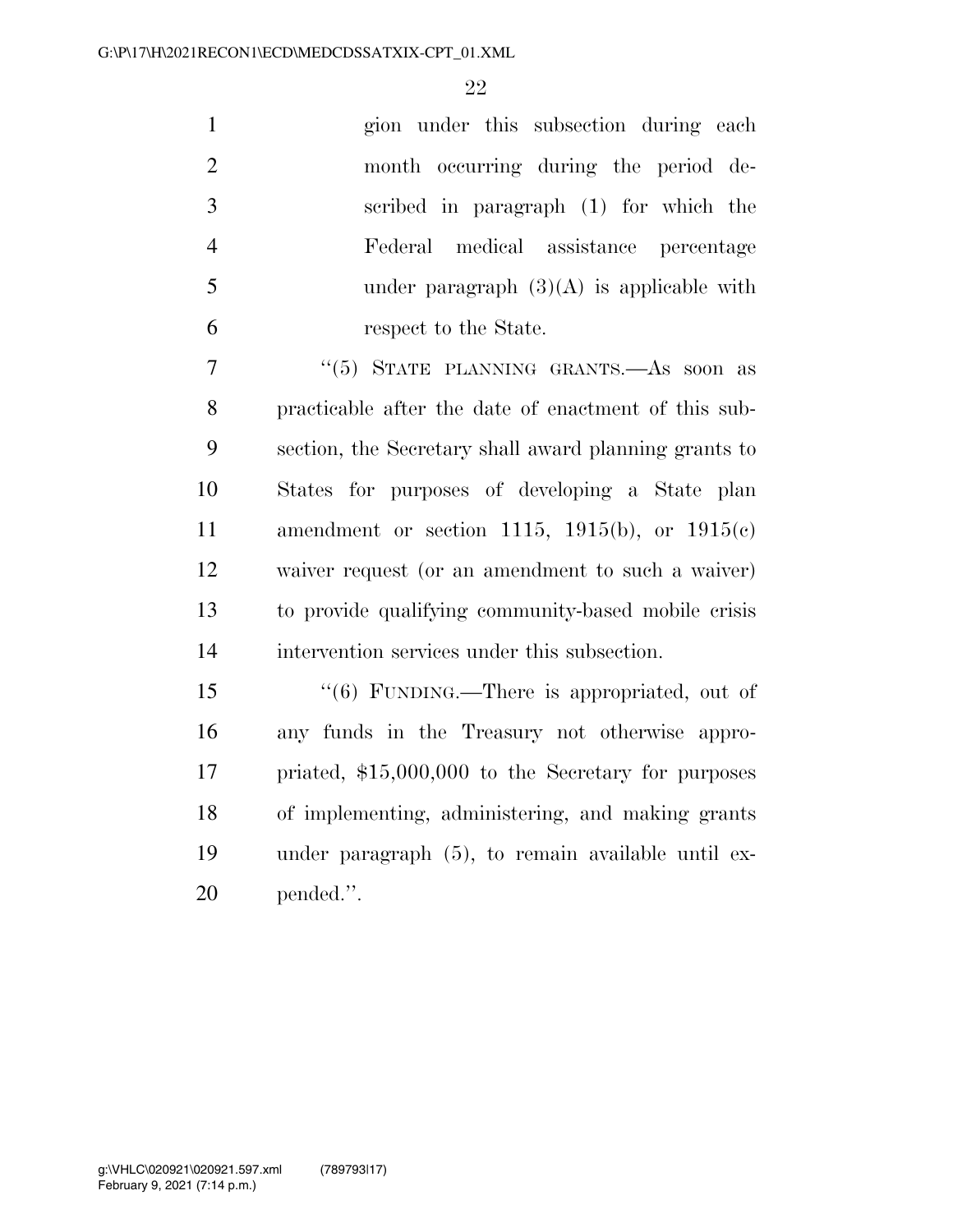| $\mathbf{1}$   | SEC. 3105. TEMPORARY INCREASE IN FMAP FOR MEDICAL             |
|----------------|---------------------------------------------------------------|
| $\overline{2}$ | ASSISTANCE UNDER STATE MEDICAID PLANS                         |
| 3              | WHICH BEGIN TO EXPEND AMOUNTS FOR                             |
| $\overline{4}$ | CERTAIN MANDATORY INDIVIDUALS.                                |
| 5              | Section 1905 of the Social Security Act (42 U.S.C.            |
| 6              | 1396d), as amended by section 3101 of this subtitle, is       |
| 7              | further amended—                                              |
| 8              | $(1)$ in subsection $(b)$ , in the first sentence, by         |
| 9              | striking "and $(hh)$ " and inserting " $(hh)$ , and $(ii)$ "; |
| 10             | $(2)$ in subsection (ff), by striking "subject to             |
| 11             | subsection (hh)" and inserting "subject to sub-               |
| 12             | sections (hh) and (ii)"; and                                  |
| 13             | (3) by adding at the end the following new sub-               |
| 14             | section:                                                      |
| 15             | "(ii) TEMPORARY INCREASE IN FMAP FOR MEDICAL                  |
| 16             | ASSISTANCE UNDER STATE MEDICAID PLANS WHICH                   |
| 17             | BEGIN TO EXPEND AMOUNTS FOR CERTAIN MANDATORY                 |
| 18             | INDIVIDUALS.                                                  |
| 19             | "(1) IN GENERAL.—Subject to paragraph $(2)$ ,                 |
| 20             | for the 8-quarter period beginning with the first cal-        |
| 21             | endar quarter during which a qualifying State (as             |
| 22             | defined in paragraph (4)) expends amounts for all             |
| 23             | individuals<br>described<br>section<br>in                     |
| 24             | $1902(a)(10)(A)(i)(VIII)$ under the State plan (or            |
| 25             | waiver of such plan), the Federal medical assistance          |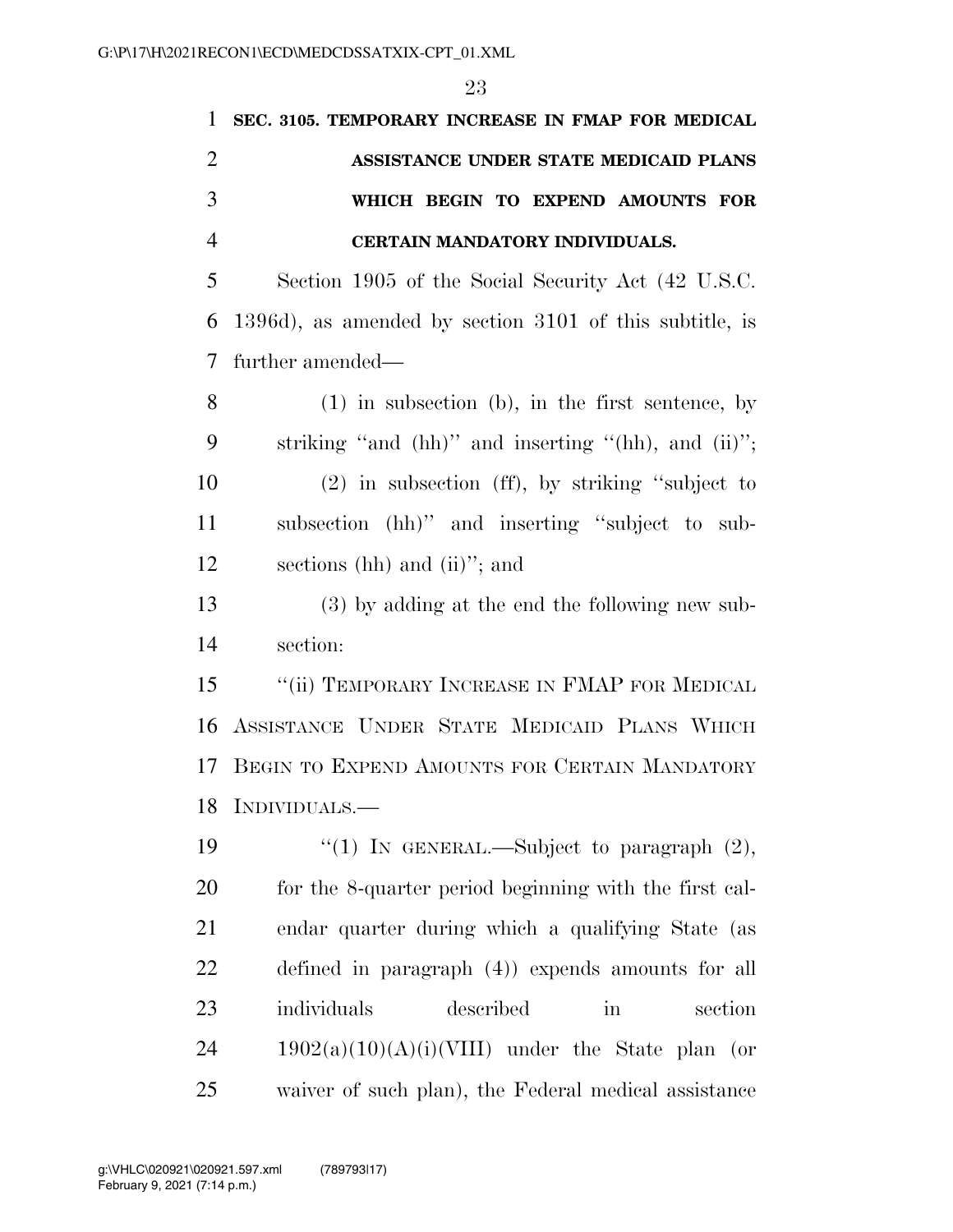| $\mathbf{1}$   | percentage determined under subsection (b) for such  |
|----------------|------------------------------------------------------|
| $\overline{2}$ | State shall be increased by 5 percentage points.     |
| 3              | "(2) EXCEPTION.—In the case of a State that          |
| 4              | ceases to provide medical assistance to any indi-    |
| 5              | vidual described in paragraph (1) under the State    |
| 6              | plan (or waiver of such plan) during a quarter oc-   |
| 7              | curring during the period described in paragraph     |
| 8              | (1), the increase described in such paragraph shall  |
| 9              | not apply with respect to such State and such quar-  |
| 10             | ter (or any succeeding quarter).                     |
| 11             | "(3) SPECIAL APPLICATION RULES.—Any in-              |
| 12             | crease described in paragraph (1) (or payment made   |
| 13             | for expenditures on medical assistance that are sub- |
| 14             | ject to such increase)—                              |
| 15             | "(A) shall not apply with respect to dis-            |
| 16             | proportionate share hospital payments described      |
| 17             | in section $1923;$                                   |
| 18             | $\lq\lq$ shall not be taken into account in cal-     |
| 19             | culating the enhanced FMAP of a State under          |
| 20             | section $2105$ ;                                     |
| 21             | "(C) shall not be taken into account for             |
| 22             | purposes of part $A$ , $D$ , or $E$ of title IV; and |
| 23             | $\lq\lq$ (D) shall not be taken into account for     |
| 24             | purposes of applying payment limits under sub-       |
| 25             | sections (f) and (g) of section $1108$ .             |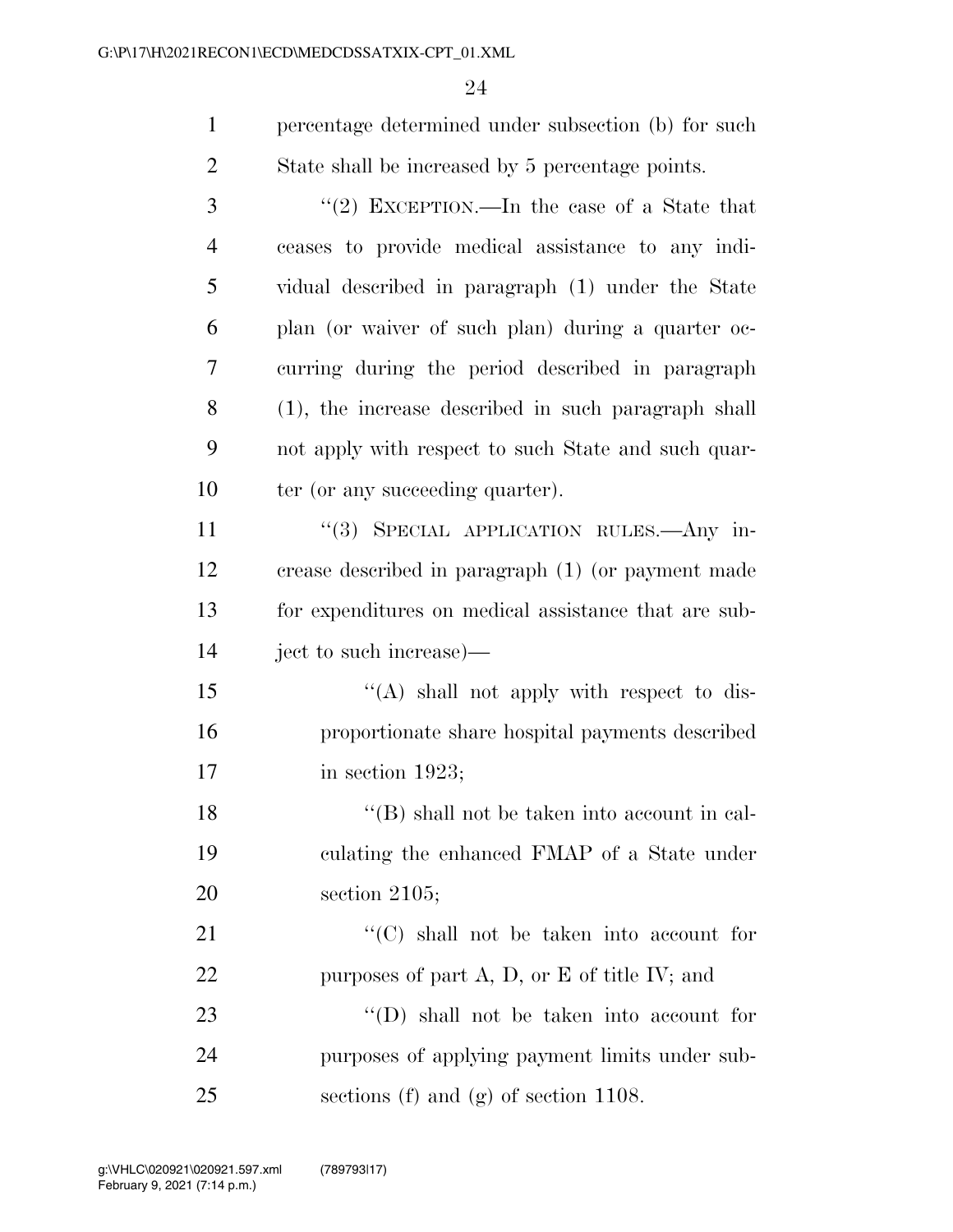1 "(4) DEFINITION.—For purposes of this sub- section, the term 'qualifying State' means a State which has not expended amounts for all individuals 4 described in section  $1902(a)(10)(A)(i)(VIII)$  before the date of the enactment of this subsection.''.

# **SEC. 3106. EXTENSION OF 100 PERCENT FEDERAL MEDICAL ASSISTANCE PERCENTAGE TO URBAN INDIAN HEALTH ORGANIZATIONS AND NATIVE HA-WAIIAN HEALTH CARE SYSTEMS.**

 Section 1905(b) of the Social Security Act (42 U.S.C. 1396d(b)) is amended by inserting after ''(as defined in section 4 of the Indian Health Care Improvement Act)'' the following: ''; for the 8 fiscal year quarters beginning with the first fiscal year quarter beginning after the date of the enactment of the American Rescue Plan Act of 2021, the Federal medical assistance percentage shall also be 100 per centum with respect to amounts expended as medical assistance for services which are received through an Urban Indian organization (as defined in paragraph (29) of section 4 of the Indian Health Care Improvement Act) that has a grant or contract with the Indian Health Service under title V of such Act; and, for such 8 fiscal year quarters, the Federal medical assistance percentage shall also be 100 per centum with respect to amounts ex-pended as medical assistance for services which are re-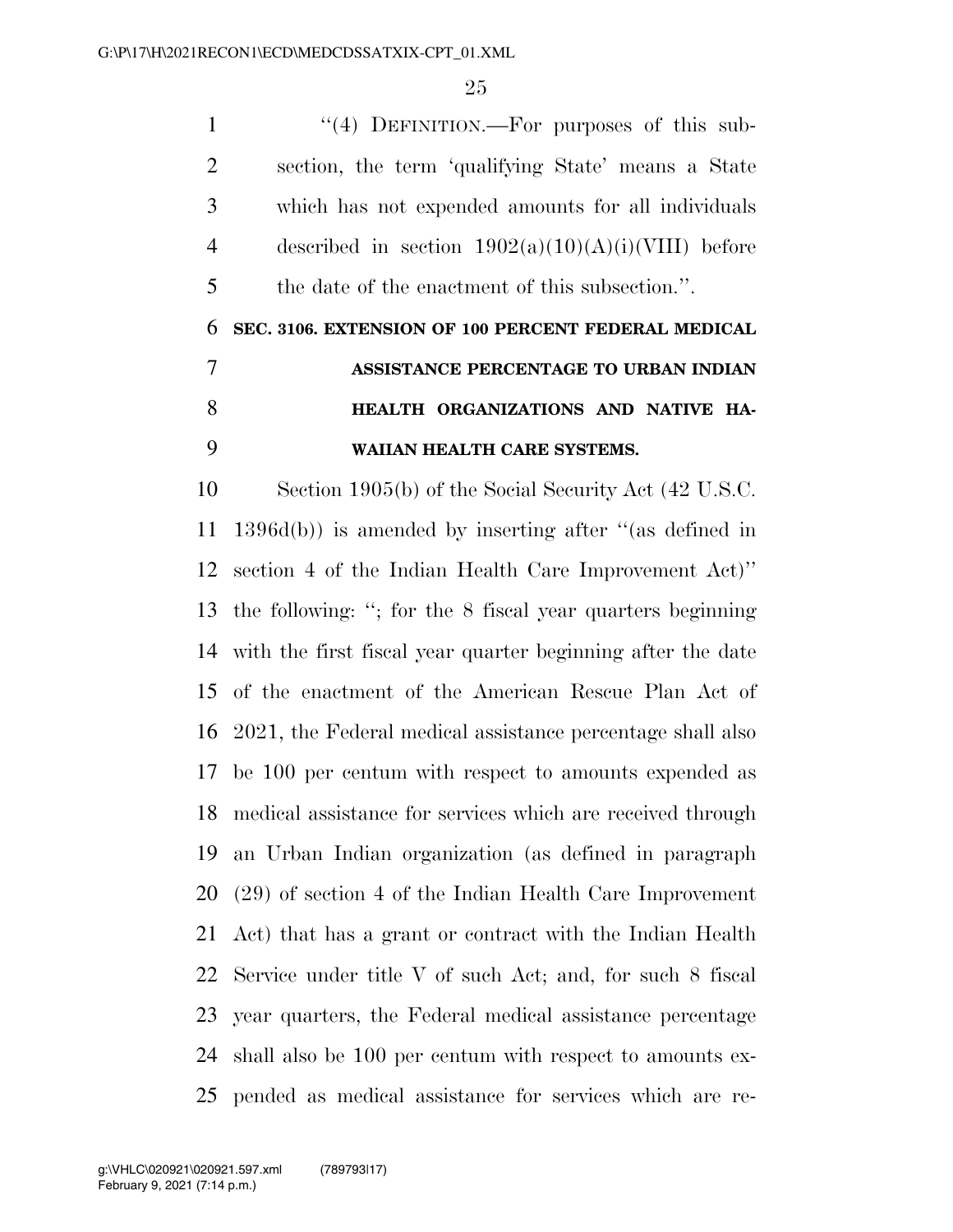ceived through a Native Hawaiian Health Center (as de- fined in section 12(4) of the Native Hawaiian Health Care Improvement Act) or a qualified entity (as defined in sec- tion 6(b) of such Act) that has a grant or contract with the Papa Ola Lokahi under section 8 of such Act''.

## **SEC. 3107. SUNSET OF LIMIT ON MAXIMUM REBATE AMOUNT FOR SINGLE SOURCE DRUGS AND INNOVATOR MULTIPLE SOURCE DRUGS.**

9 Section  $1927(c)(2)(D)$  of the Social Security Act (42 10 U.S.C.  $1396r-8(c)(2)(D)$  is amended by inserting after ''December 31, 2009,'' the following: ''and before January 1, 2023,''.

## **SEC. 3108. ADDITIONAL SUPPORT FOR MEDICAID HOME AND COMMUNITY-BASED SERVICES DURING THE COVID–19 EMERGENCY PERIOD.**

(a) INCREASED FMAP.—

 (1) IN GENERAL.—Notwithstanding section 1905(b) of the Social Security Act (42 U.S.C. 1396d(b)) or section 1905(ff), in the case of a State that meets the HCBS program conditions under subsection (b), the Federal medical assistance per- centage determined for the State under section 1905(b) of such Act (or, if applicable, under section 1905(ff)) and, if applicable, increased under sub-section (y), (z), or (aa) of section 1905 of such Act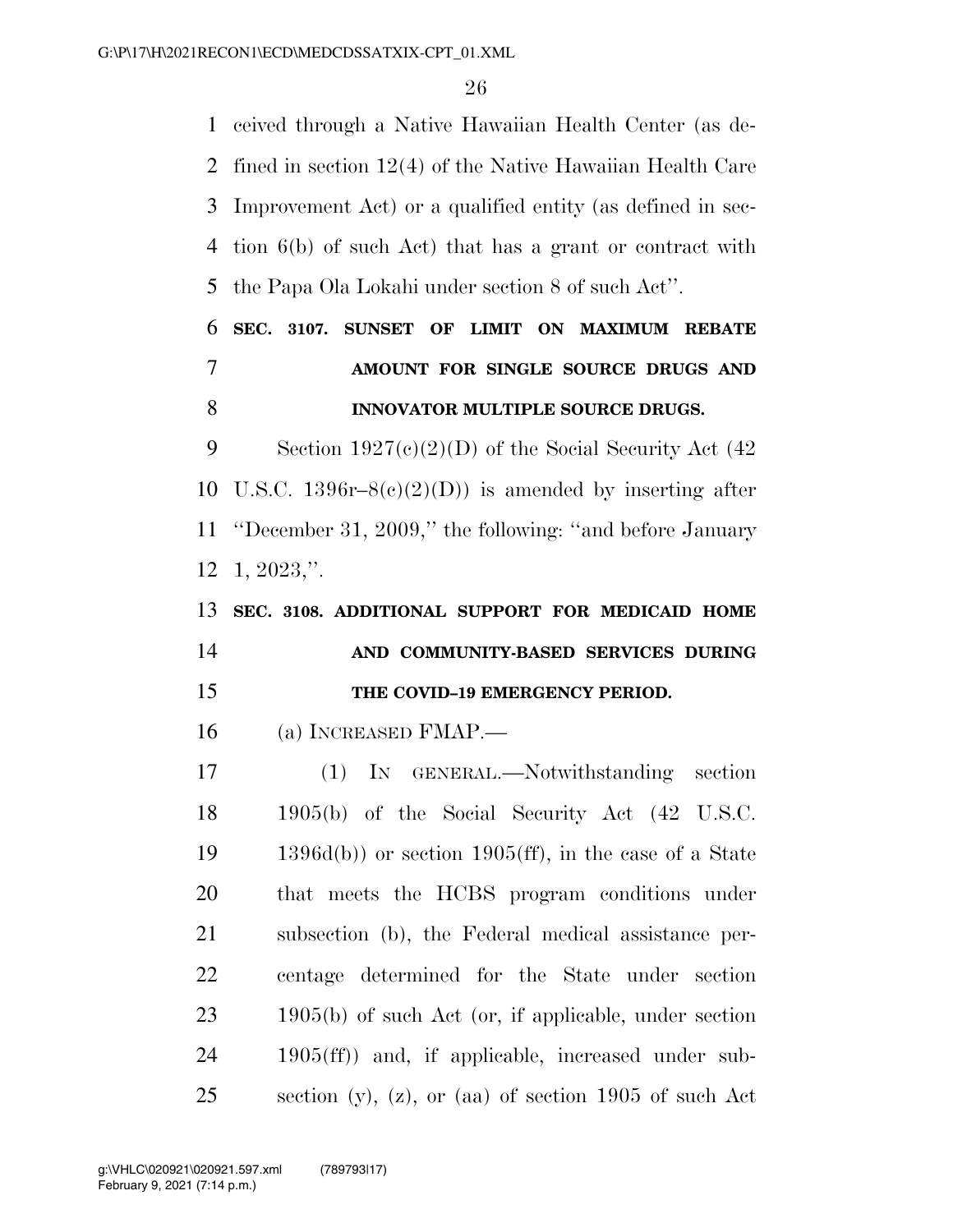| $\mathbf{1}$   | $(42 \text{ U.S.C. } 1396d)$ , section $1915(k)$ of such Act $(42 \text{ V.S.C. } 1396d)$ , |
|----------------|---------------------------------------------------------------------------------------------|
| $\overline{2}$ | U.S.C. $1396n(k)$ , or section $6008(a)$ of the Fami-                                       |
| 3              | lies First Coronavirus Response Act (Public Law                                             |
| $\overline{4}$ | $116-127$ , shall be increased by $7.35$ percentage                                         |
| 5              | points with respect to expenditures of the State                                            |
| 6              | under the State Medicaid program for home and                                               |
| 7              | community-based services (as defined in paragraph                                           |
| 8              | $(2)(B)$ that are provided during the HCBS program                                          |
| 9              | improvement period (as defined in paragraph                                                 |
| 10             | $(2)(A)$ ). In no case may the application of the pre-                                      |
| 11             | vious sentence result in the Federal medical assist-                                        |
| 12             | ance percentage determined for a State being more                                           |
| 13             | than 95 percent with respect to such expenditures.                                          |
| 14             | Any payment made to Puerto Rico, the Virgin Is-                                             |
| 15             | lands, Guam, the Northern Mariana Islands, or                                               |
| 16             | American Samoa for expenditures on medical assist-                                          |
| 17             | ance that are subject to the Federal medical assist-                                        |
| 18             | ance percentage increase specified under the first                                          |
| 19             | sentence of this paragraph shall not be taken into                                          |
| 20             | account for purposes of applying payment limits                                             |
| 21             | under subsections (f) and (g) of section $1108$ of the                                      |
| 22             | Social Security Act (42 U.S.C. 1308).                                                       |
| 23             | (2) DEFINITIONS.—In this section:                                                           |
|                |                                                                                             |

 (A) HCBS PROGRAM IMPROVEMENT PE-RIOD.—The term ''HCBS program improve-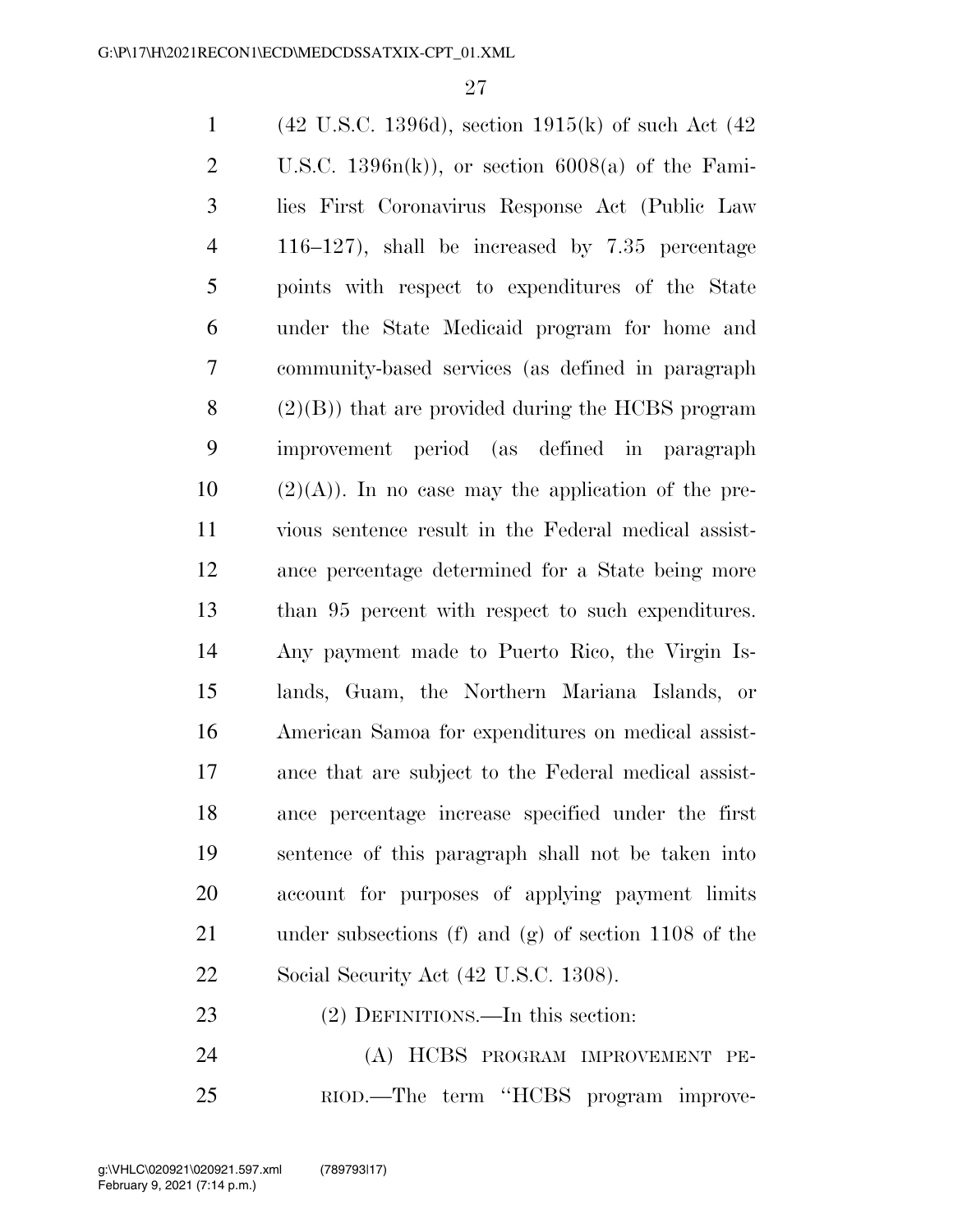| $\mathbf{1}$   | ment period" means, with respect to a State,          |
|----------------|-------------------------------------------------------|
| $\overline{2}$ | the period—                                           |
| 3              | (i) beginning on April 1, 2021; and                   |
| $\overline{4}$ | $(ii)$ ending on March 31, 2022.                      |
| 5              | (B) HOME AND COMMUNITY-BASED SERV-                    |
| 6              | ICES.—The term "home and community-based              |
| 7              | services" means any of the following:                 |
| 8              | (i) Home health care services author-                 |
| 9              | ized under paragraph (7) of section                   |
| 10             | $1905(a)$ of the Social Security Act $(42)$           |
| 11             | U.S.C. $1396d(a)$ ).                                  |
| 12             | (ii) Personal care services authorized                |
| 13             | under paragraph $(24)$ of such section.               |
| 14             | (iii) PACE services authorized under                  |
| 15             | paragraph $(26)$ of such section.                     |
| 16             | (iv) Home and community-based serv-                   |
| 17             | ices authorized under subsections (b), (c),           |
| 18             | $(i)$ , $(j)$ , and $(k)$ of section 1915 of such Act |
| 19             | $(42 \text{ U.S.C. } 1396n)$ , such services author-  |
| 20             | ized under a waiver under section 1115 of             |
| 21             | such Act (42 U.S.C. 1315), and such serv-             |
| 22             | ices through coverage authorized under                |
| 23             | section 1937 of such Act (42 U.S.C.                   |
| 24             | $1396u-7$ ).                                          |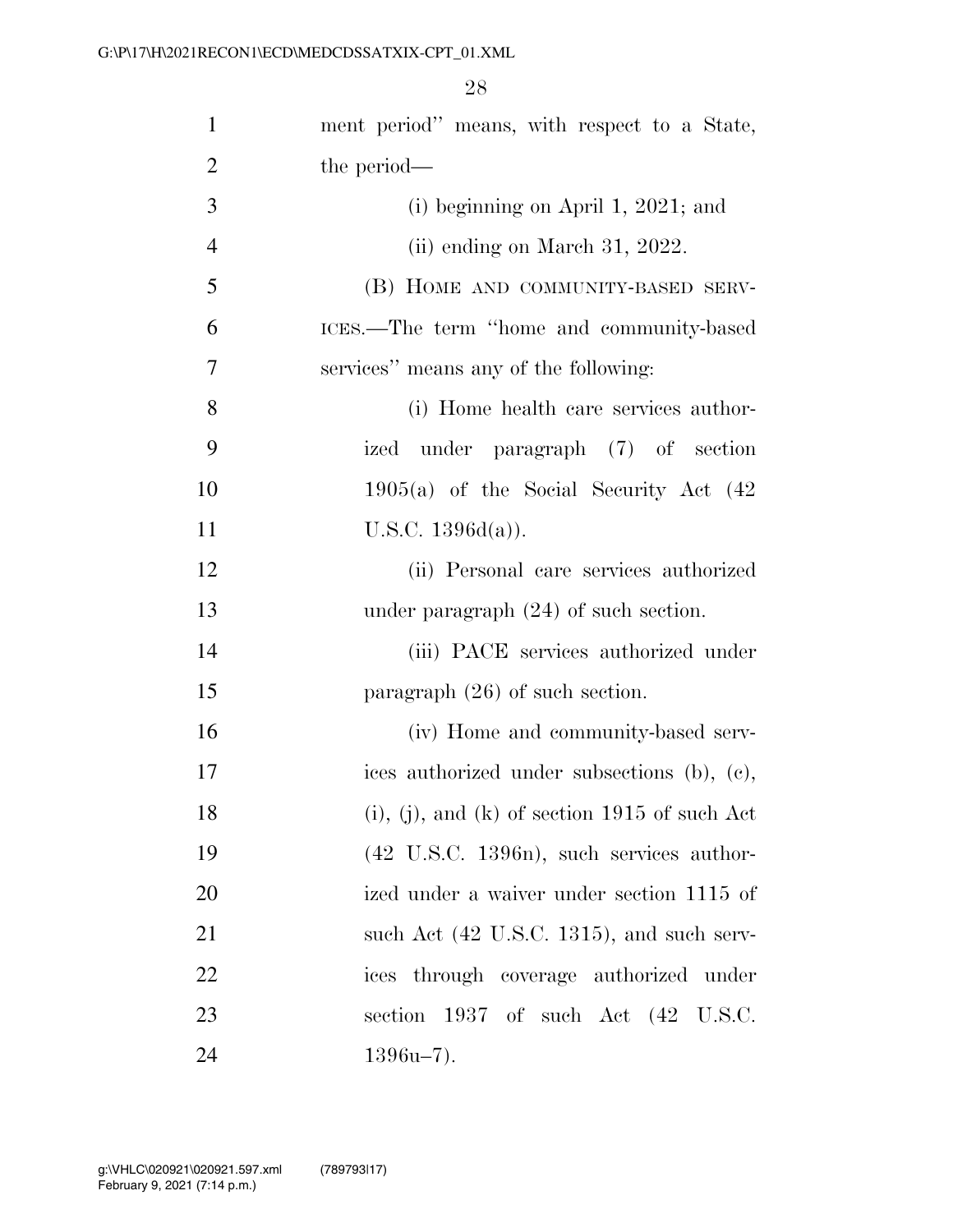| $\mathbf{1}$   | (v) Case management services author-                  |
|----------------|-------------------------------------------------------|
| $\overline{2}$ | ized under section $1905(a)(19)$ of the So-           |
| 3              | cial Security Act $(42 \text{ U.S.C. } 1396d(a)(19))$ |
| $\overline{4}$ | and section $1915(g)$ of such Act $(42)$              |
| 5              | U.S.C. $1396n(g)$ ).                                  |
| 6              | (vi) Rehabilitative services, including               |
| $\tau$         | those related to behavioral health, de-               |
| 8              | scribed in section $1905(a)(13)$ of such Act          |
| 9              | $(42 \text{ U.S.C. } 1396d(a)(13)).$                  |
| 10             | (vii) Such other services specified by                |
| 11             | the Secretary of Health and Human Serv-               |
| 12             | ices.                                                 |
| 13             | (C) COVID-19 PUBLIC HEALTH EMER-                      |
| 14             | GENCY PERIOD.—The term "COVID-19 public               |
| 15             | health emergency period" means the portion of         |
| 16             | the emergency period described in paragraph           |
| $17\,$         | $(1)(B)$ of section 1135(g) of the Social Security    |
| 18             | Act $(42 \text{ U.S.C. } 1320b-5(g))$ beginning on or |
| 19             | after the date of the enactment of this Act.          |
| 20             | (D) ELIGIBLE INDIVIDUAL.—The term "el-                |
| 21             | igible individual" means an individual who is el-     |
| 22             | igible for and enrolled for medical assistance        |
| 23             | under a State Medicaid program and includes           |
| 24             | an individual who becomes eligible for medical        |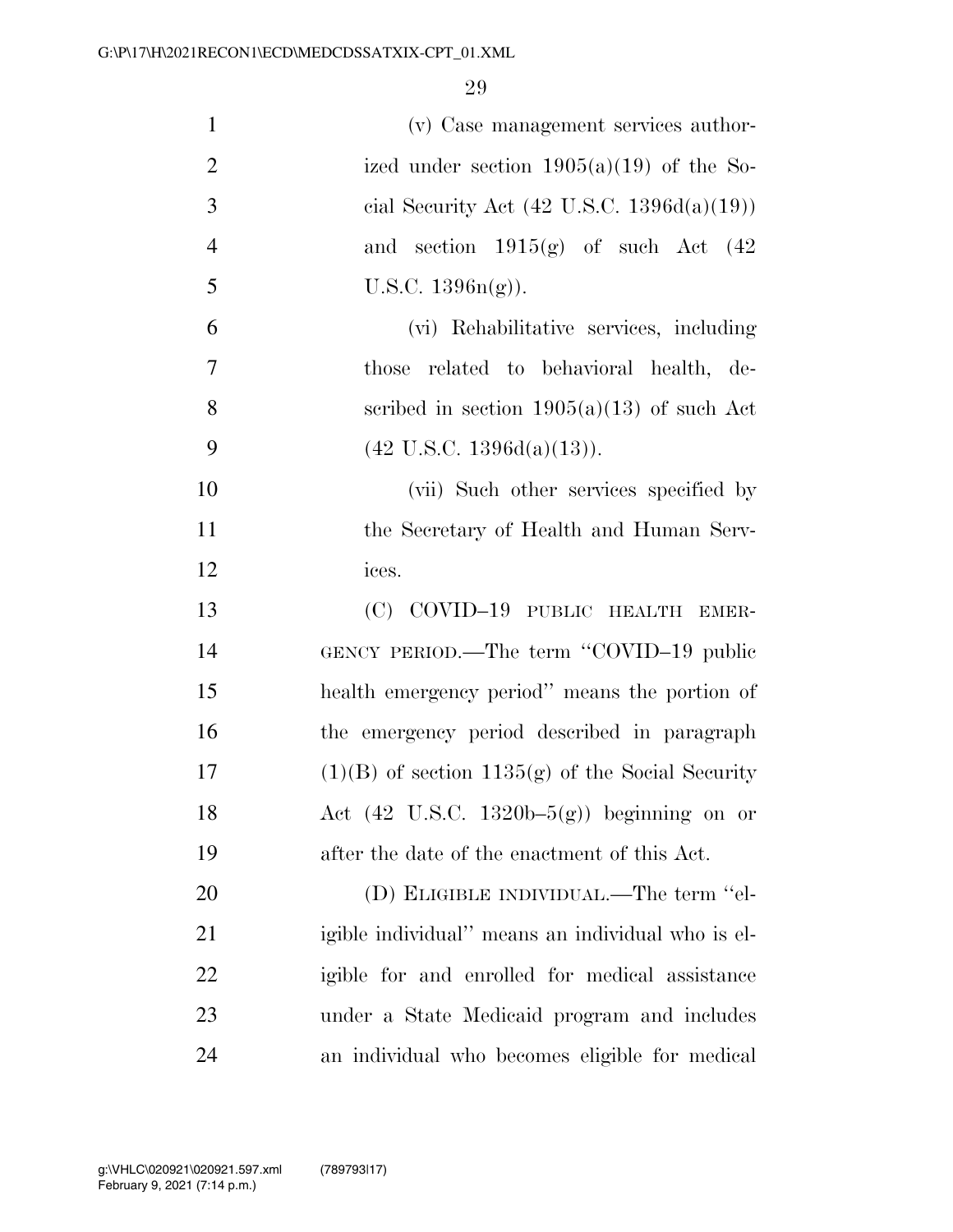assistance under a State Medicaid program when removed from a waiting list.

 (E) MEDICAID PROGRAM.—The term ''Medicaid program'' means, with respect to a State, the State program under title XIX of the Social Security Act (42 U.S.C. 1396 et seq.) (including any waiver or demonstration under such title or under section 1115 of such Act (42 U.S.C. 1315) relating to such title).

 (F) STATE.—The term ''State'' has the meaning given such term for purposes of title XIX of the Social Security Act (42 U.S.C. 1396 et seq.).

 (b) STATE REQUIREMENTS FOR FMAP INCREASE.— As conditions for receipt of the increase under subsection (a) to the Federal medical assistance percentage deter- mined for a State, the State shall meet each of the fol- lowing conditions (referred to in subsection (a) as the HCBS program conditions):

 (1) SUPPLEMENT, NOT SUPPLANT.—The State shall use the Federal funds attributable to the in- crease under subsection (a) to supplement, and not supplant, the level of State funds expended for home and community-based services for eligible individuals through programs in effect as of April 1, 2021.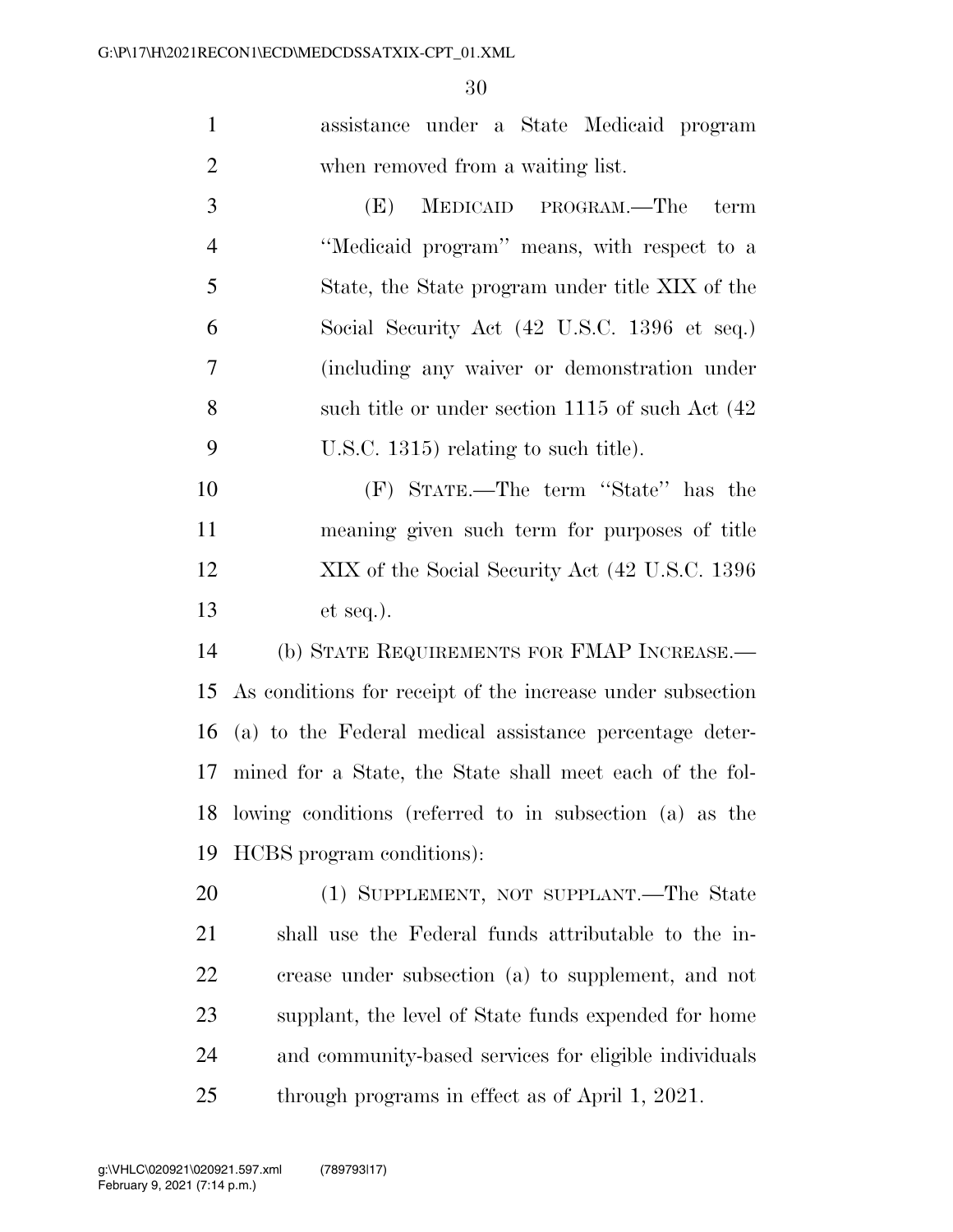(2) REQUIRED IMPLEMENTATION OF CERTAIN ACTIVITIES.—The State shall implement one or more of the following activities to enhance, expand, or strengthen home and community-based services under the State Medicaid program:

 (A) Increase rates for home health agen- cies, PACE organizations whose members pro- vide direct care, and agencies or beneficiaries that employ direct support professionals (in- cluding independent providers in a self-directed or consumer-directed model) to provide home and community-based services under the State Medicaid program, if elected by the beneficiary for continuation of care, provided that any agency, beneficiary, or other individual that re- ceives payment under such an increased rate in- creases the compensation it pays its home health workers or direct support professionals.

 (B) Provide paid sick leave, paid family leave, and paid medical leave for home health workers and direct support professionals.

 (C) Provide hazard pay, overtime pay, and shift differential pay for home health workers and direct support professionals.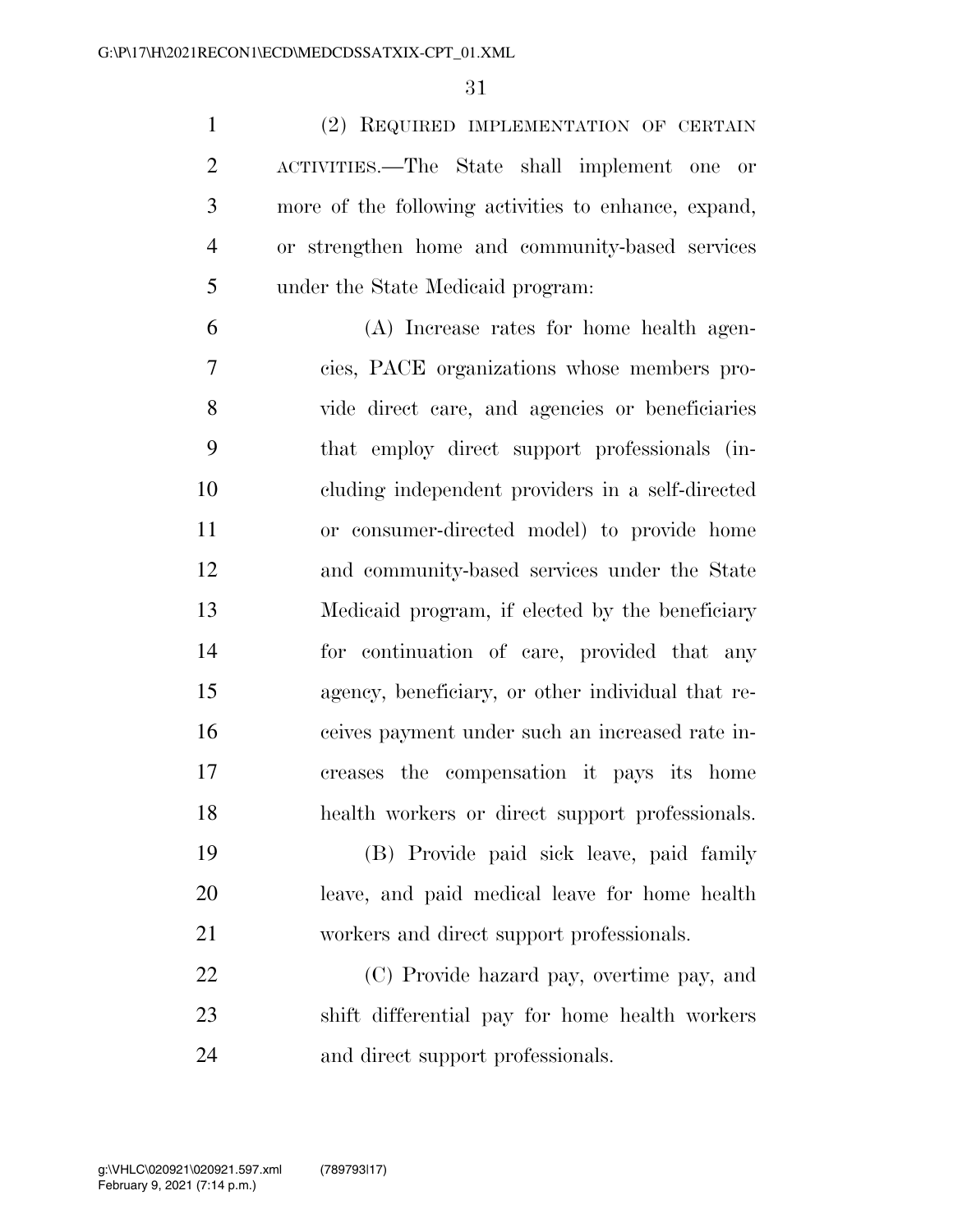| $\mathbf{1}$   | (D) Provide home and community-based                |
|----------------|-----------------------------------------------------|
| $\overline{2}$ | services to eligible individuals in order to reduce |
| 3              | waiting lists for programs approved under sec-      |
| $\overline{4}$ | tions 1115 or 1915 of the Social Security Act       |
| 5              | $(42 \text{ U.S.C. } 1315, 1396n).$                 |
| 6              | (E) Purchase emergency supplies<br>and              |
| 7              | equipment, which may include items not typi-        |
| 8              | cally covered under the Medicaid program nec-       |
| 9              | essary to enhance access to services and to pro-    |
| 10             | tect the health and well-being of home health       |
| 11             | workers and direct support professionals.           |
| 12             | (F) Recruit new home health workers and             |
| 13             | direct support professionals.                       |
| 14             | (G) Support family care providers of eligi-         |
| 15             | ble individuals with needed supplies and equip-     |
| 16             | ment, which may include items not typically         |
| 17             | covered under the Medicaid program, such as         |
| 18             | personal protective equipment, and pay.             |
| 19             | (H) Pay for training for home health                |
| 20             | workers and direct support professionals that is    |
| 21             | specific to the COVID-19 public health emer-        |
| 22             | gency.                                              |
| 23             | (I) Pay for assistive technologies, staffing,       |
| 24             | and other costs incurred during the COVID-19        |
| 25             | public health emergency period in order to miti-    |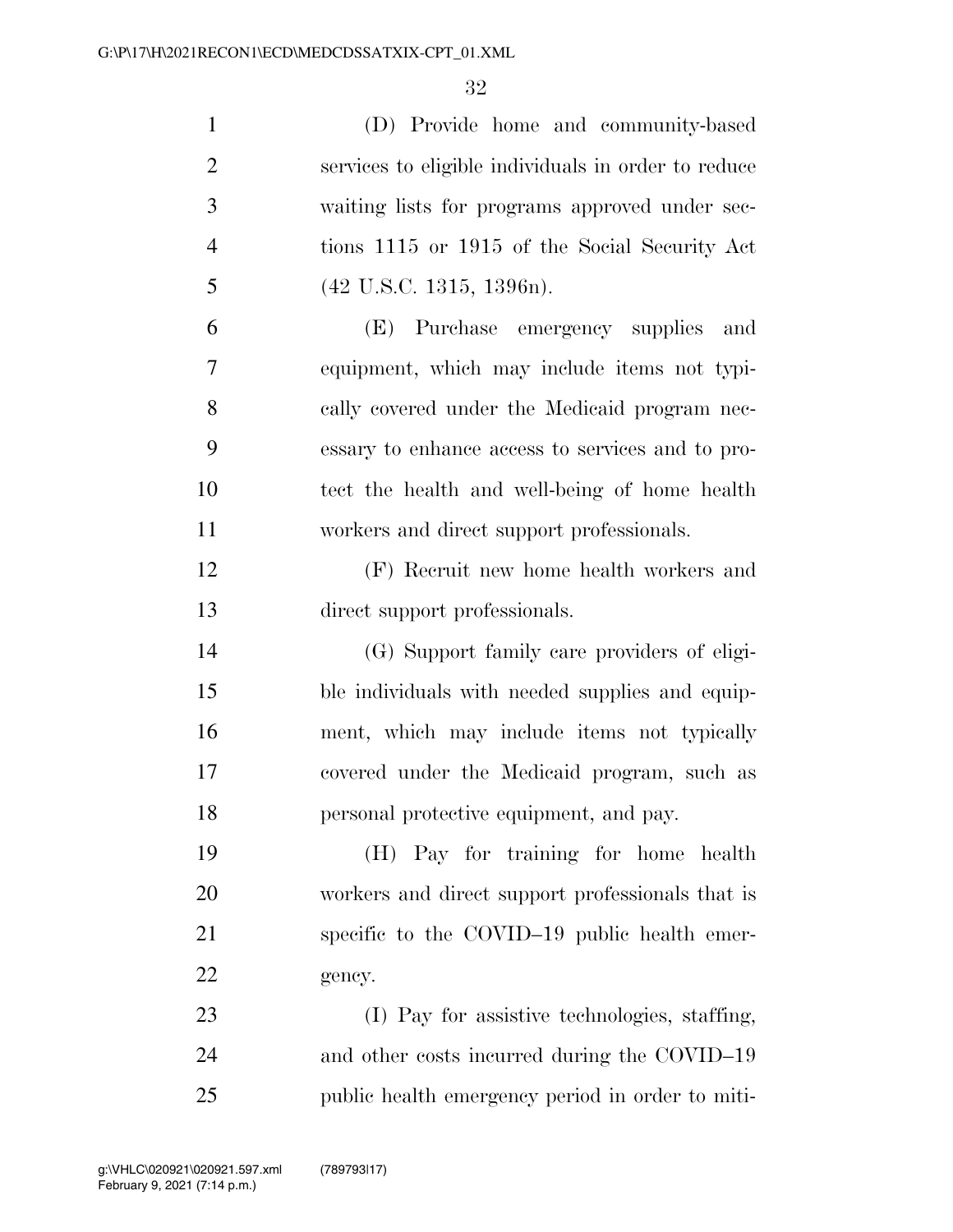gate isolation and ensure an individual's per- son-centered service plan continues to be fully implemented.

 (J) Prepare information and public health and educational materials in accessible formats (including formats accessible to people with low literacy or intellectual disabilities) about preven- tion, treatment, recovery and other aspects of COVID–19 for eligible individuals, their fami- lies, and the general community served by com- munity partners, such as Area Agencies on Aging, Centers for Independent Living, non- profit home and community-based services pro- viders, and other entities providing home and community-based services.

 (K) Pay for American sign language and other languages interpreters to assist in pro- viding home and community-based services to eligible individuals and to inform the general 20 public about COVID–19.

 (L) Pay for retainer payments for home and community-based services providers, includ- ing home health workers and direct support professionals (regardless of whether such pay-ments directly benefit a beneficiary) which may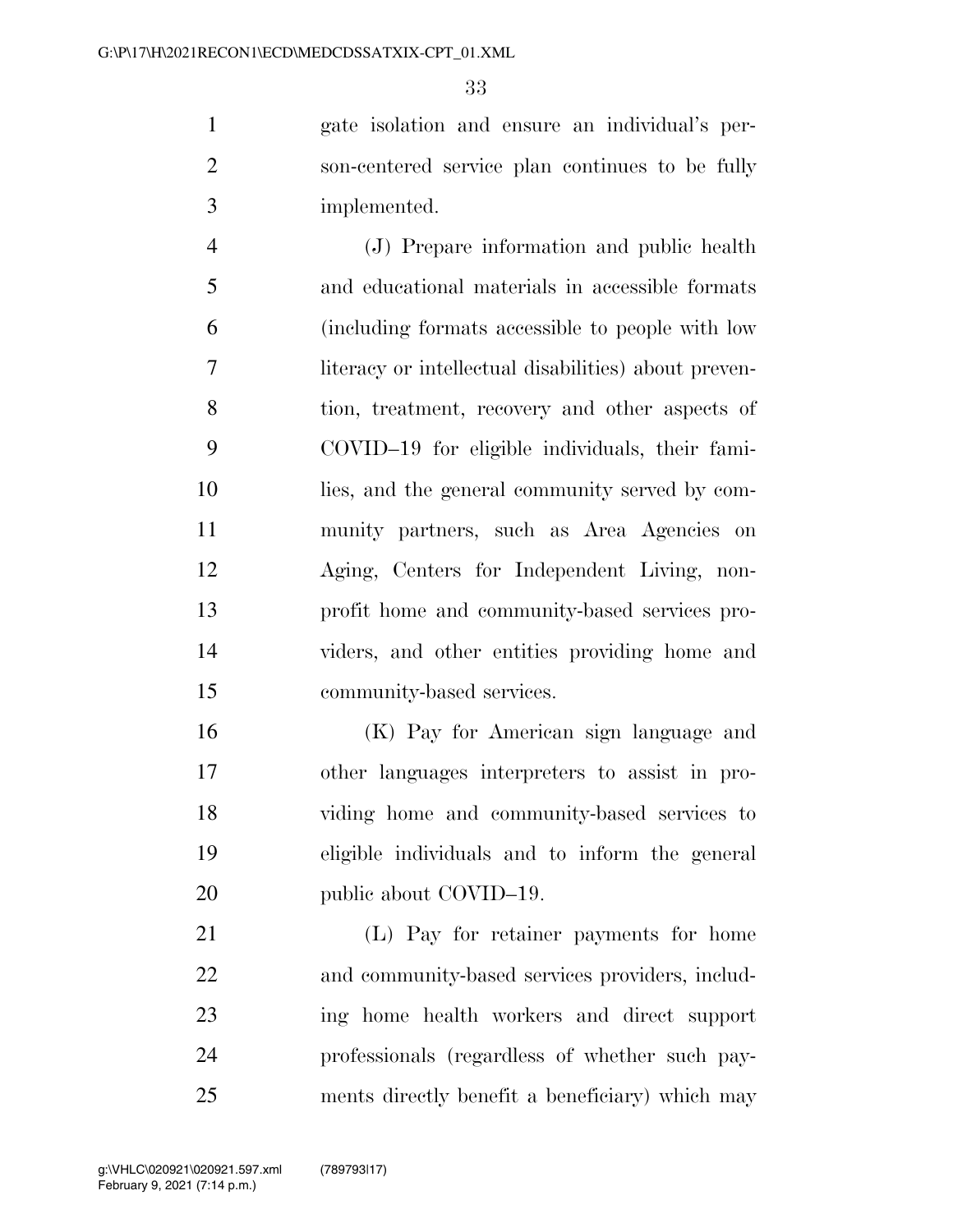| $\mathbf{1}$   | be provided without limits on duration during        |
|----------------|------------------------------------------------------|
| $\overline{2}$ | the COVID-19 public health emergency period.         |
| 3              | (M) Pay for other expenses deemed appro-             |
| $\overline{4}$ | priate by the Secretary to enhance, expand, or       |
| 5              | strengthen Home and Community-Based Serv-            |
| 6              | ices and expenses which meet the criteria of the     |
| $\tau$         | home and community-based settings rule pub-          |
| 8              | lished on January 16, 2014.                          |
| 9              | (N) Support (including by paying for mov-            |
| 10             | ing costs, security deposits or first month's        |
| 11             | rent, one-time stocking of food products suffi-      |
| 12             | cient for the initial month, and other one-time      |
| 13             | expenses and start-up costs) transitions from        |
| 14             | institutional settings, congregate community         |
| 15             | settings, and homeless shelters or other tem-        |
| 16             | porary housing for individuals who are eligible      |
| 17             | for home and community-based services.               |
| 18             | (O) Assist eligible individuals in receiving         |
| 19             | mental health services and necessary rehabilita-     |
| 20             | tive service to regain skills lost during the        |
| 21             | COVID-19 public health emergency period.             |
| 22             | (P) Assist eligible individuals who had to           |
| 23             | relocate to a nursing facility or institutional set- |
| 24             | ting from their homes during the COVID-19            |
| 25             | public health emergency period, who were iso-        |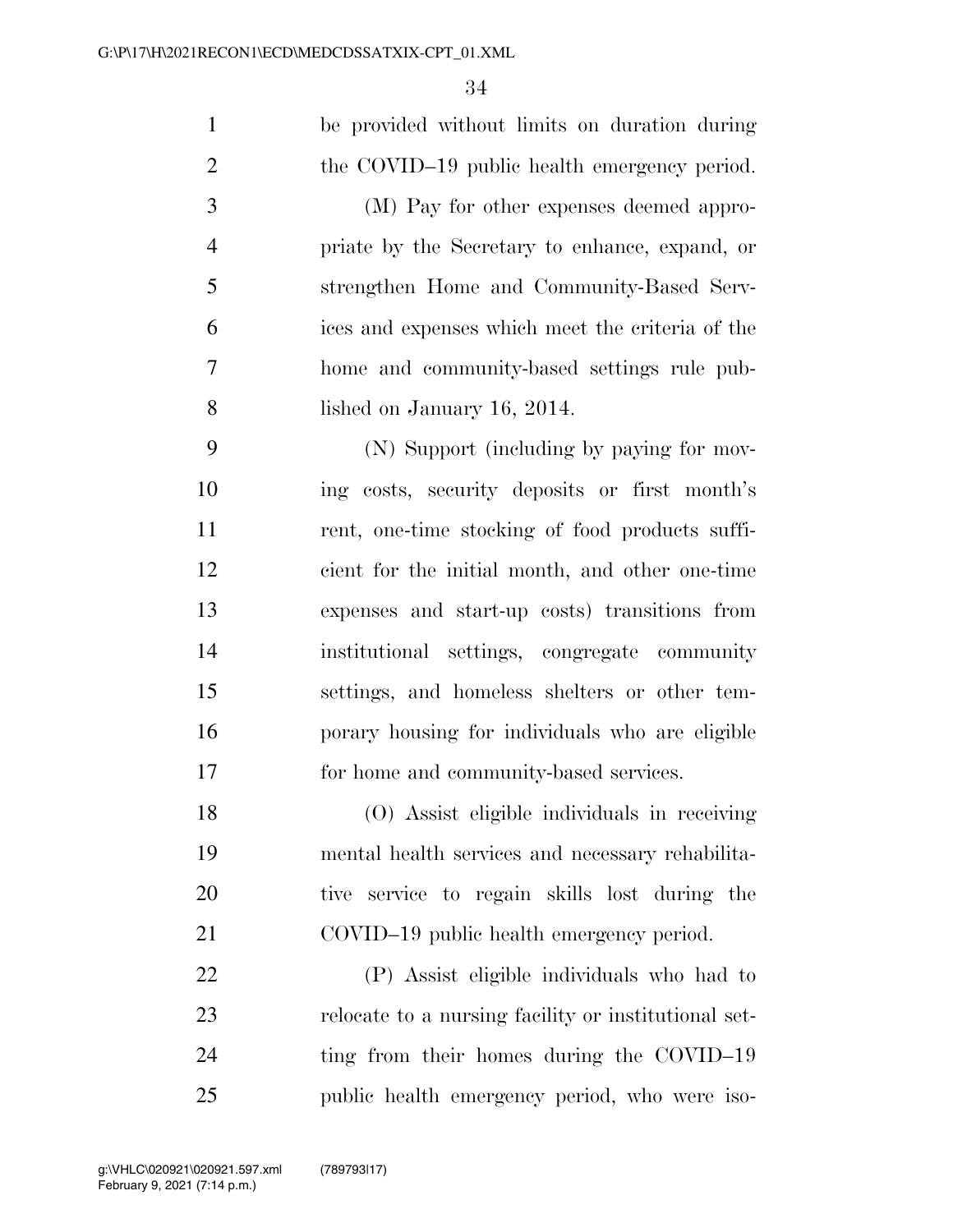| $\mathbf{1}$   | lated in their homes during such period, or who              |
|----------------|--------------------------------------------------------------|
| $\overline{2}$ | moved into congregate non-institutional settings             |
| 3              | as a result of such period, in—                              |
| $\overline{4}$ | (i) moving back to their homes (in-                          |
| 5              | cluding by paying for moving costs, secu-                    |
| 6              | rity deposits or first month's rent, one-                    |
| 7              | time stocking of food products sufficient                    |
| 8              | for the initial month, and other one-time                    |
| 9              | expenses and start-up costs); and                            |
| 10             | (ii) continuing home and community-                          |
| 11             | based services for eligible individuals who                  |
| 12             | were served from a waiting list for such                     |
| 13             | services during the public health emer-                      |
| 14             | gency period.                                                |
| 15             | SEC. 3109. FUNDING FOR STATE STRIKE TEAMS FOR RESI-          |
| 16             | DENT AND EMPLOYEE SAFETY IN NURSING                          |
| 17             | <b>FACILITIES.</b>                                           |
| 18             | Section 1919 of the Social Security Act (42 U.S.C.           |
| 19             | 1396r) is amended by adding at the end the following new     |
| 20             | subsection:                                                  |
| 21             | "(k) FUNDING FOR STATE STRIKE TEAMS.—In addi-                |
| 22             | tion to amounts otherwise available, there is appropriated   |
| 23             | to the Secretary, out of any monies in the Treasury not      |
| 24             | otherwise appropriated, $$250,000,000$ , to remain available |
| 25             | until expended, for purposes of allocating such amount       |